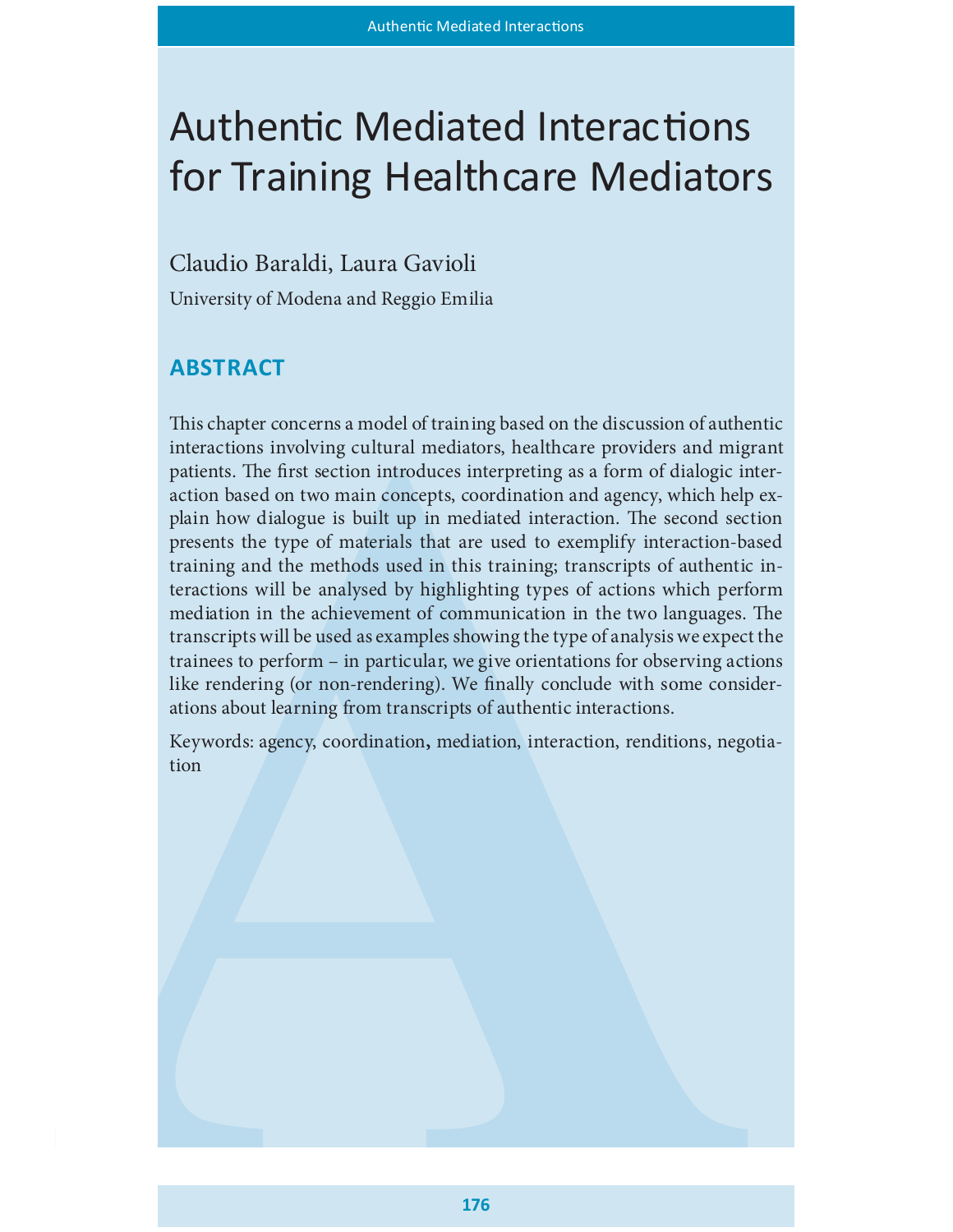# **1 INTRODUCTION**

This chapter presents a model of training based on interactions involving intercultural mediators, healthcare providers and migrant patients. The objective is to prepare immersion by familiarizing trainees with the analysis and discussion of authentic data, audio-recorded in healthcare services. The data show ways in which the bilingual encounters are mediated to make conversation possible. Mediation is thus looked at as a necessary component of interpreting and is explained by means of two concepts, interpreter coordination and interpreter agen $cy$ , which are both discussed in the first part of this chapter. We then outline the materials (authentic interactions) which will be used to exemplify the way the interaction-based training should be carried out, and we describe the methods for analysing and discussing the data. Some general guidelines are provided to help trainers and trainees carry out competent observation of authentic interactions and learn from the "experiences" they suggest. Finally, some examples will be provided, whose aim is to guide the trainers to create and include similar activities in their training projects. Some concluding remarks close our work.

# **2 POSITIONING**

As mentioned above, the chapter looks at the work of intercultural mediators who work as interpreters in Italian healthcare institutions. The Italian case has been widely debated in literature (e.g. Baraldi and Gavioli 2012; Falbo 2013, Pittarello 2009; Merlini 2009) and sometimes addressed as a case where the importance of managing potential intercultural conflicts was the main task of mediators (see Pöchhacker 2008). While the conception of the profile was definitely controversial and not without problems, at the moment of this writing, intercultural mediators in Italian healthcare services are employed for interpreting, not for managing conflicts. So, the training we are presenting here involves techniques for interpreting, rather than techniques for conflict management. In this respect, we believe it is worth using also with those professionals who in other countries are called "public service interpreters".

# 3 CONCEPTS: COORDINATION, AGENCY AND MEDIATION

Studies on healthcare interaction with migrant patients have highlighted that language barriers, as well as lack of competence of healthcare professionals in overcoming those barriers, increase the hierarchical distribution of authority in conversation, making migrant patients' participation difficult and calling for the necessity of removing linguistic obstacles (see e.g. Bischoff et al. 2003; Harmsen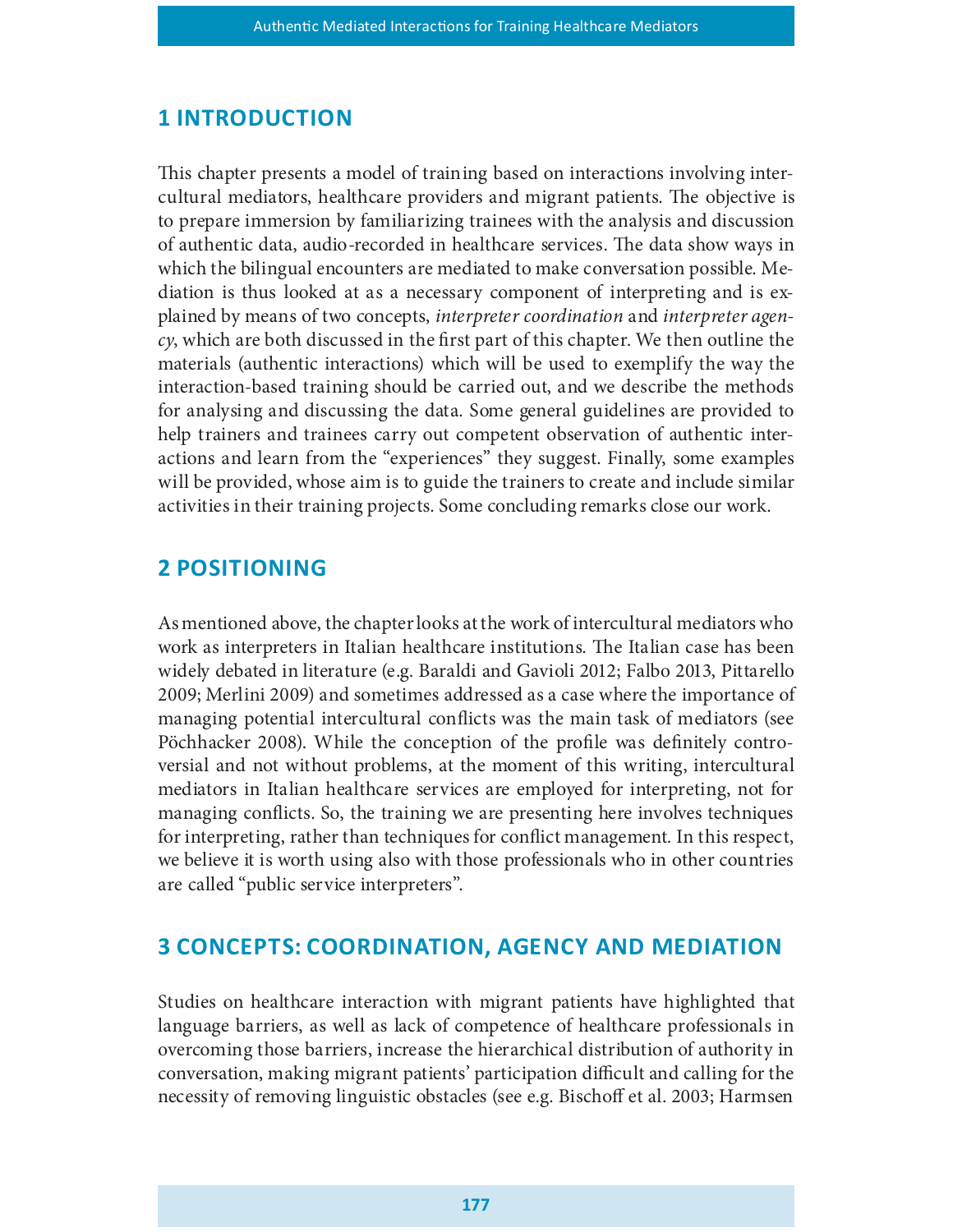et al. 2008; Rosse et al. 2016; Schinkel et al. 2018). Healthcare interpreting has been devised as a solution to these problems, including the intersection of two types of action: (1) providing renditions of participants' utterances, thus giving them "voice" (Baraldi and Gavioli 2014, 2016); (2) acknowledging different cultural orientations (Angelelli 2004, 2012) and ways of expressing (Penn and Watermeyer 2012) to enable their treatment in the interaction (Baraldi and Gavioli 2017). These two types of action have been explained in the literature through two main concepts: coordination and agency.

The idea of *coordination* was first introduced by Wadensjö (1998) and then increasingly explored in the literature (e.g. Baraldi and Gavioli 2012). The activity of interpreters as interactional coordinators consists in making sense of the participants' contributions in relation to each other, so as to make it clear that the participants are "responding" in the interaction in relevant ways. Interpreters' position in the conversation gives them access to knowledge expressed by the participants, including their emotions or those perspectives that each participant takes for granted. Interpreters also have the possibility to convey newly acquired knowledge via forms of rendition which involve not just textual reformulation of what was said in the other language, but also explanations and requests for clarification. Coordination may be accomplished implicitly, that is through adaptation of interpreted utterances to the context of the other language and to the (interpreted) expectations of the participants, and explicitly, with "authored" interpreters' contributions, e.g. checking participants' understanding of current talk, or solving misunderstandings.

Interpreters' agency is the possibility of interpreters to choose autonomously among a range of possible actions. While coordination has to do with interaction management, agency is, in a way, a pre-condition for this. It can be looked at as an interactional construction because interpreters can exercise agency if conditions for their exercise of agency are created in the interaction. To put it in simple words, interpreters can exercise agency if their competence, reliability and knowledge (e.g. understanding what is said in the two languages and making it clear) is acknowledged in the interaction. The acknowledgment of interpreters' agency, in the interaction, may facilitate mediation giving interpreters the possibility to choose how to (best) coordinate the conversation (Angelelli 2004; Baraldi 2019; Tipton 2008).

Coordination and agency are both observable through the analysis of authentic interactions and, quite clearly, they can be exercised either effectively or non-effectively. Data show that in coordinating mediated interactions interpreters' agency is effective when it succeeds in improving *equality* in the interactional distribution of participation, *empowering* providers' and patients' participation, and giving relevance to expressions of *affect and empathy* when this is relevant (Baraldi 2019). So effective exercise of agency results in masterly coordination of the interaction by making choices which enable participants to participate on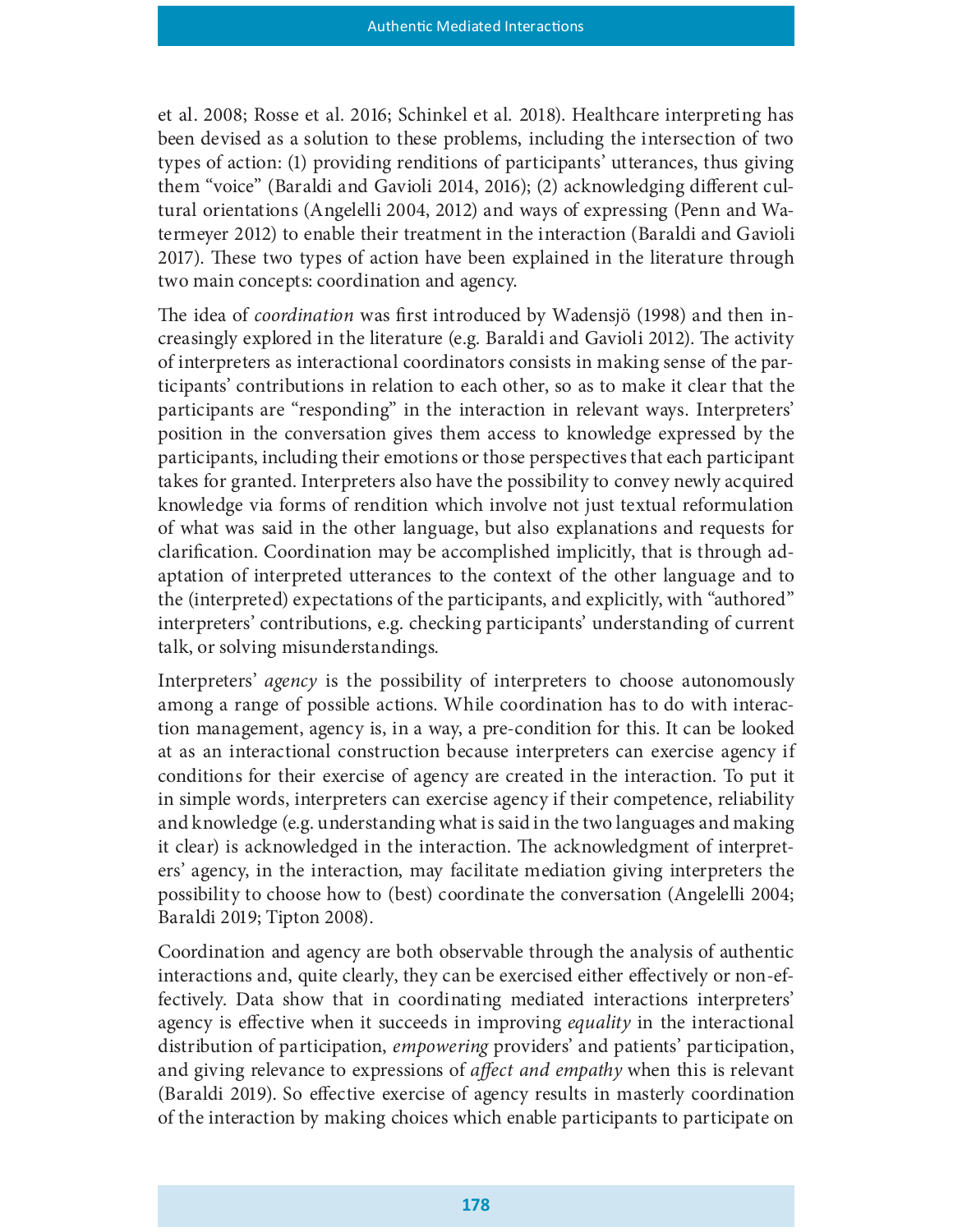equal grounds, make themselves understood, possibly by re-wording their contributions in clearer ways with the help of the interpreter, and achieve reliability in their relationship. Masterly coordination is with no doubt related to the interpreters' competence, and that is what trainers train; however, the interpreters' competence can be displayed only if interactional conditions allow for the exercise of the interpreters' agency.

Under appropriate conditions, interpreters thus exercise their agency in order to make suitable coordinating choices. In this sense interpreters *mediate* the interaction. The idea of mediation has long been debated in the literature, particularly in reference to the risk that interpreters go beyond their areas of expertise. In the seminal paper by Franz Pöchhacker published in 2008 language and cultural mediation are treated as a single concept because it is not possible to render anything in another language without considering the "cultural" aspects which permeate language idiomaticity.

We believe that a look at authentic interactions may give a realistic idea of how language and cultural mediation takes place in Italian healthcare services, what the actions involved in rendering can or cannot do, what type(s) of mediation is achieved and what is more or less effective for equal participation, right of expression and rapport achievement.

# 4 INTERACTION-BASED TRAINING

Analyses of interpreter-mediated interactions help interpreters get familiar with the contingencies of interaction and mediate through such contingencies when they encounter them in their professional life, so that participants can participate on equal grounds. Thus, transcripts of authentic interpreter-mediated interactions can provide trainees with examples of "authentic experiences". We shall show transcripts of interactions that were collected in public healthcare hospitals and surgeries in the Italian areas of Modena and Reggio Emilia. 80% of these encounters were collected in gynaecological or maternity care, with the participation of doctors and nurses, both male and female, or midwives, all female. Interpreting staff is also all female and patients are prevalently women, who may be accompanied by their spouses. The staff involved in providing interpreting service is formed by trained intercultural mediators (see Chiarenza, this volume).

A crucial problem in interaction-based training is the availability of authentic recorded materials. Throughout the last 15 years we have recorded a large corpus of interactions including over 100 encounters, 4 language pairs (Italian + Arabic / Chinese / French / English) and 21 mediators. The availability of a large corpus of data is important for the possibility it offers to trainers of both observing and describing characteristics of interpreter-mediated interaction in a sort of lifelong learning, and of choosing data appropriate for training (see Baraldi 2016; Davitti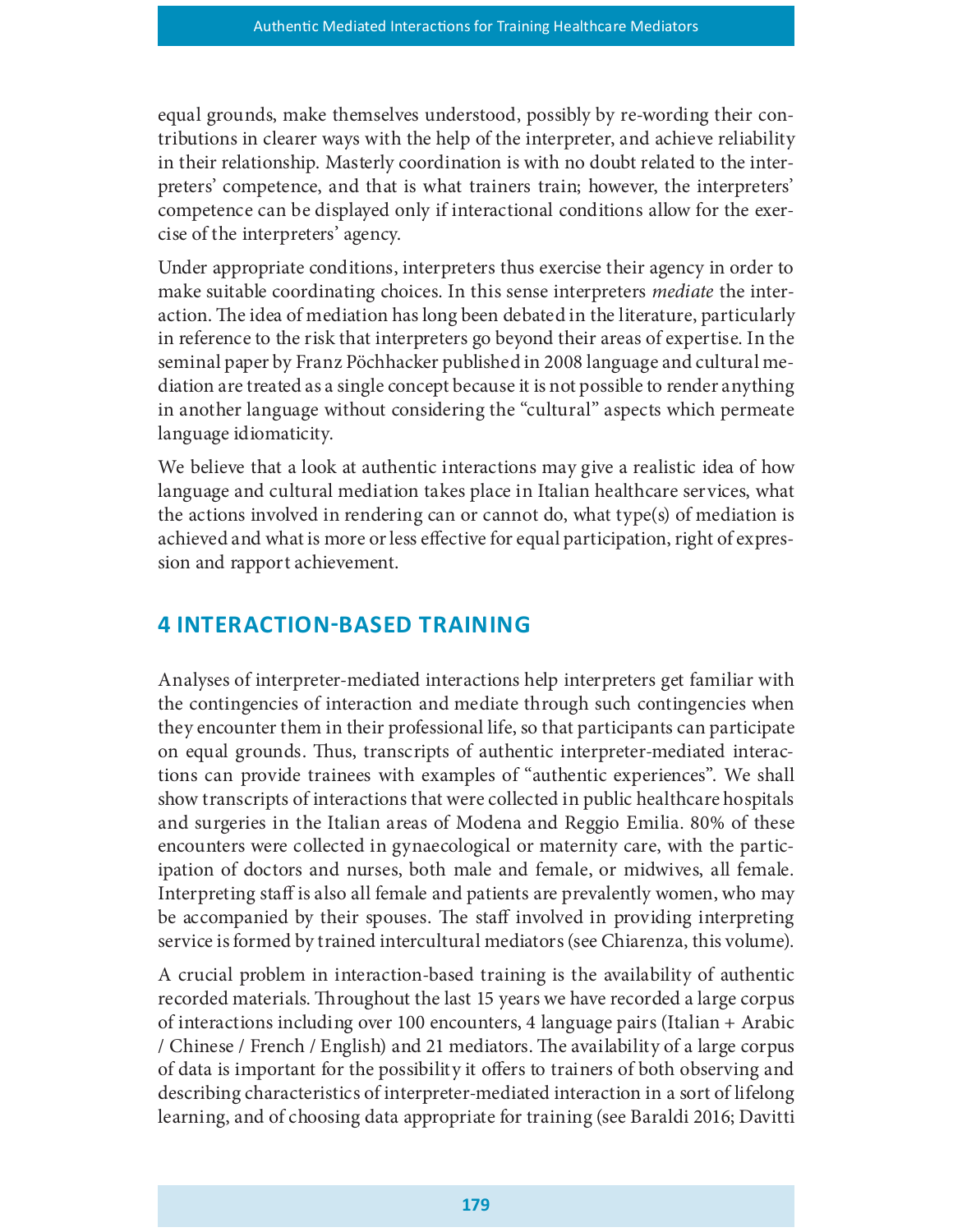and Pasquandrea 2014; Zorzi 2008). Ample choice makes it: a) evident that there is a variety of options of action available for interpreters and mediators; b) less likely that the chosen materials are episodic and do not allow for generalisation.

While a large collection of data is clearly the best solution, there is also an easier way for trainers to get data, i.e. they can ask trainees to record themselves "on the job" (when possible and with the consent of the participants), and then analyse and discuss occurrences of interaction in which they were involved. This solution is a way to start and collect a corpus which will become larger and more diversified throughout the years. The use of these "locally-collected" materials show what interpreting or mediation means in the specific experiential context and allows for a participatory methodology in which trainees are very active. If it is impossible to collect local data, an alternative solution is to use data published in books and papers (this work provides some, but see more in "Further reading" below).

The training methodology involves reading the transcripts (possibly after playing the recordings) and discussing the actions carried out within the interactions, by taking, as far as possible, the perspective of the participants involved in the conversations. One of the risks in the analysis is to treat such transcripts as pre-fabricated scripts, like theatre or film dialogues, which they are not. Indeed, what is interesting in transcripts is precisely their "not being scripted" and the work of negotiation and adjustment the participants need to carry out to accomplish conversation. In this perspective, the trainer takes the role of a "facilitator" of the discussion among the trainees, someone who guides the trainees' reflection over the actions and contexts that are shown in the transcripts. The discussion may simply start from a comparison of the trainees' observations. Training may thus be carried out in four main phases:

Phase 1. Small group discussion about the proposed authentic materials in order to reflect on the strategies that can be adopted in dealing with specific conditions of participants' talk. The trainer briefly presents the materials and invites the trainees to focus on some questions (for more details, see below).

Phase 2. Plenary discussion (facilitated and monitored by the trainer) about the reports of the small groups' reflections, comparing opinions and expanding the discussion to other possible options about how the interaction might be coordinated in the situations represented in the transcripts.

Phase 3. Second phase of reflection in small groups based on the plenary discussion in phase 2; such second group work may focus on finding (and discussing) possible alternative strategies which interpreters (or healthcare providers) might adopt in the examined transcripts.

Phase 4. Final plenary discussion of the small groups' choices and the formulations of the conclusions that focus on: a) the strategies that were found "effective"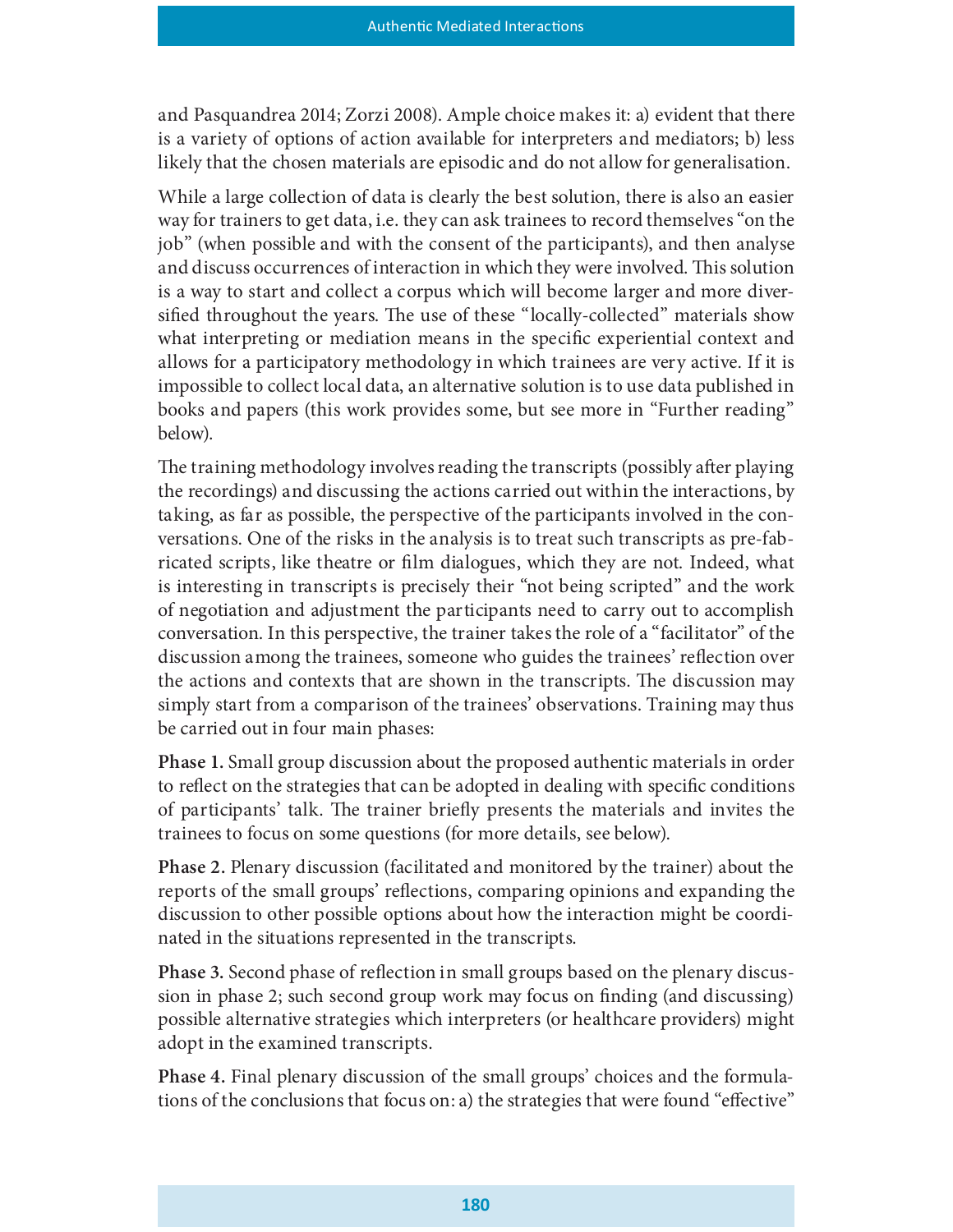for interpreting/mediation in the transcripts; b) the strategies that may improve effectiveness of interpreting/mediation in similar situations.

In this type of training, trainees are encouraged to give voice to their opinions and doubts; only at the very beginning (phase 1, providing questions) and at the end (phase 4, orienting discussion and suggesting considerations) of the training, the trainer's role shifts from that of a facilitator to that of a "guide". This methodology is centred on the trainees and is based on the idea of experiential learning (Zorzi 2008), i.e. learning based on active trainees' participation (see also the chapter on tandem teaching in this volume).

# 5 INTERACTION-BASED TRAINING EXEMPLIFIED

The transcripts<sup>1</sup> that we show in this section concern two different sides of mediators' coordination and agency: a) mediators' renditions and b) what we call "negotiation of mediation". Mediators' renditions are observed either after participants' single contributions or after dyadic sequences involving the mediator and one of the participants. Negotiation of mediation has to do with constraints posed on mediation by one of the participants or both. In fact, in the interaction a particular mediating action may be sought for and encouraged by the other participants' actions – for instance, when doctors recommend that an explanation is

| 1 Transcriptions provide an attempt to represent authentic conversation. |                                                                                                       |  |
|--------------------------------------------------------------------------|-------------------------------------------------------------------------------------------------------|--|
| The following transcription symbols are adopted:                         |                                                                                                       |  |
| DOC, PAT, MED doctor, patient, mediator                                  |                                                                                                       |  |
| f or m                                                                   | male or female                                                                                        |  |
| $\left( .\right)$                                                        | barely noticeable pause                                                                               |  |
| (n)                                                                      | noticeable, timed pause $(n = length in seconds)$                                                     |  |
| text [text                                                               | overlapping talk. ] indicates end of overlap (when audible)                                           |  |
| text [text                                                               |                                                                                                       |  |
| tex-                                                                     | syllable cut short                                                                                    |  |
| te:xt                                                                    | lengthening of previous sound or syllable                                                             |  |
| (text)                                                                   | unclear audio or tentative description (due to unclear audio)                                         |  |
| (?)                                                                      | untranscribable audio                                                                                 |  |
| $=$ text                                                                 | latched to the preceding turn in transcript                                                           |  |
| text                                                                     | stressed syllable or word                                                                             |  |
| <b>TEXT</b>                                                              | high volume                                                                                           |  |
| °text°                                                                   | low volume                                                                                            |  |
| $.$ :!                                                                   | punctuation provides a guide to intonation, when intonation is unclear,<br>no punctuation is provided |  |
| $((\text{snee})$                                                         | non-verbal activity or transcriber's comments                                                         |  |
| testo text                                                               | intra-turn translation in italics                                                                     |  |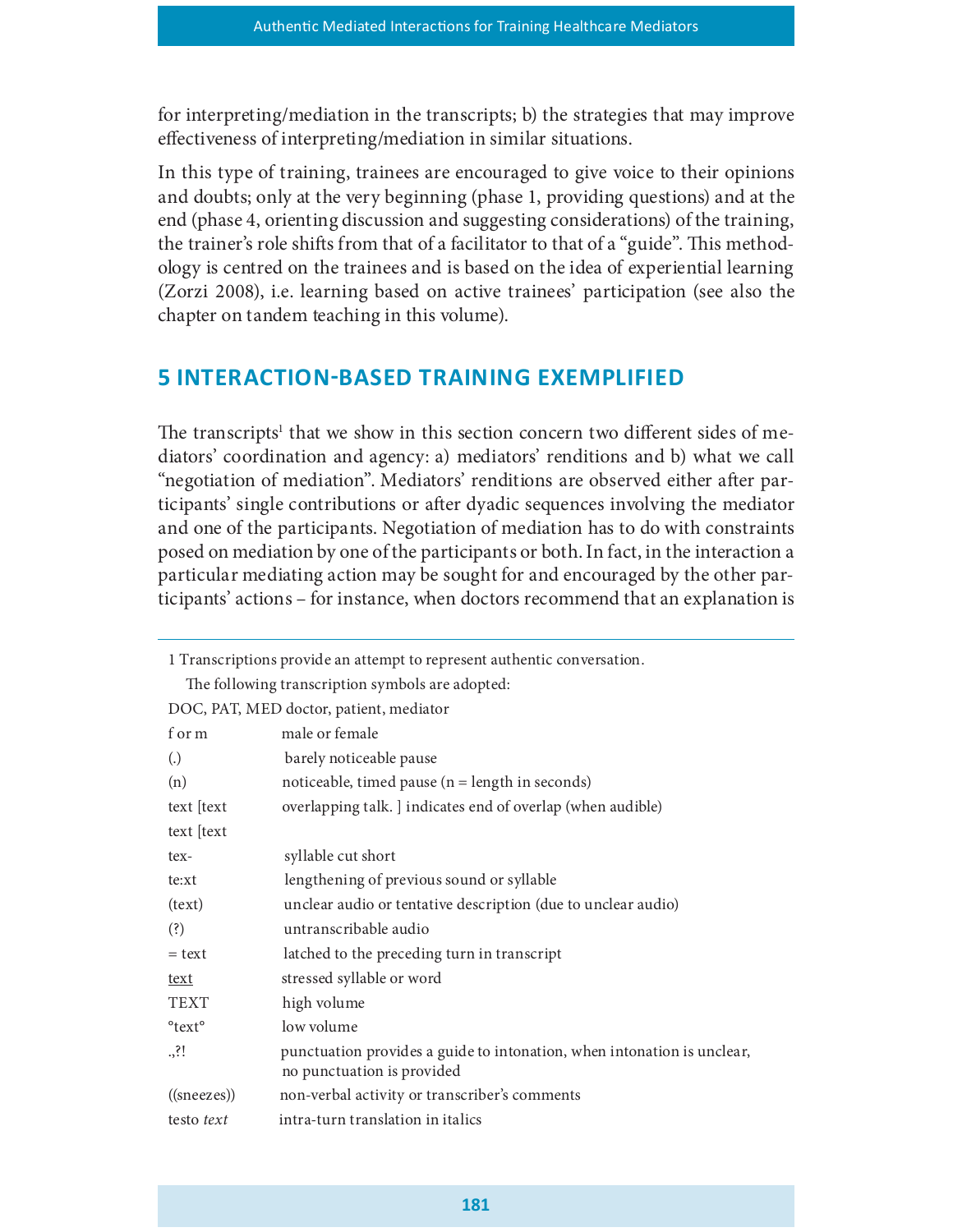given extensively or when a patient first hesitates and then adds on details on her problems, which may change the initial description.

In what follows, we divide the training into two parts, with two different objectives: inviting the trainers (and eventually the trainees) to observe and reflect on the conditions of rendition (part 1) and on the conditions of negotiation (part 2). After a general presentation of the objective of the training, each transcript is first discussed in small groups, then discussed in a plenary session, then it is returned back to a second small group discussion and finally the transcript is discussed again in the second plenary discussion following the 4-phase procedure outlined above. Here, we provide examples of the role of the trainer in phase 1 and phase 4. For what concerns phase 1, we provide a brief presentation of each transcript and suggest some questions about possibly interesting features. For what concerns phase 4, we suggest possible items emerging from a discussion of the extract. Below we provide an example of the types of observations that may emerge from the use of authentic materials. It is worth noting that the discussion in phase 4 is related to the trainees' analyses in phases 1 to 3, which we cannot foresee in our examples.

## 5.1 TRAINING, PART 1. THE CONDITIONS OF MEDIATORS' RENDITIONS

Renditions are actions involving translation of previous talk. Renditions may occur after one participant's turn, as recommended in the traditional models of interpreting. However, since talk is a non-scripted extemporary construction, interlocutors may need to talk (normally briefly) with the mediator to make their contributions clear, so renditions often occur after dyadic sequences (Davidson 2002).

Renditions capture the meanings and purposes of the participants' contributions to talk. To do so, some changes may be necessary in relation to the "source" contribution. These changes involve text form and structure and are normally aimed at coordinating the interaction, i.e. making clear not only the contents, but also the entailed perspectives or assumptions, the purposes the participants' contributions accomplish within the talk (e.g. recommending, complaining). Changes include for instance: reduced or summarised renditions (focussing on the main point), expanded renditions (including or explicating some items) or multi-part renditions (where utterances are split to allow for feedback from the interlocutor). Expanded renditions in particular may make cultural perspectives (or differences) clear, they may explicate what is taken for granted (by a participant, or in that participant's perspective) or they may add contextualizing details which may provide for the primary participants' meanings and intentions. The choices mediators make in rendering (and consequently coordinating) communication show mediators' "interpreting" activity and their exercise of agency. Such choices may be fruitfully discussed by and with the trainees and alternatives considered.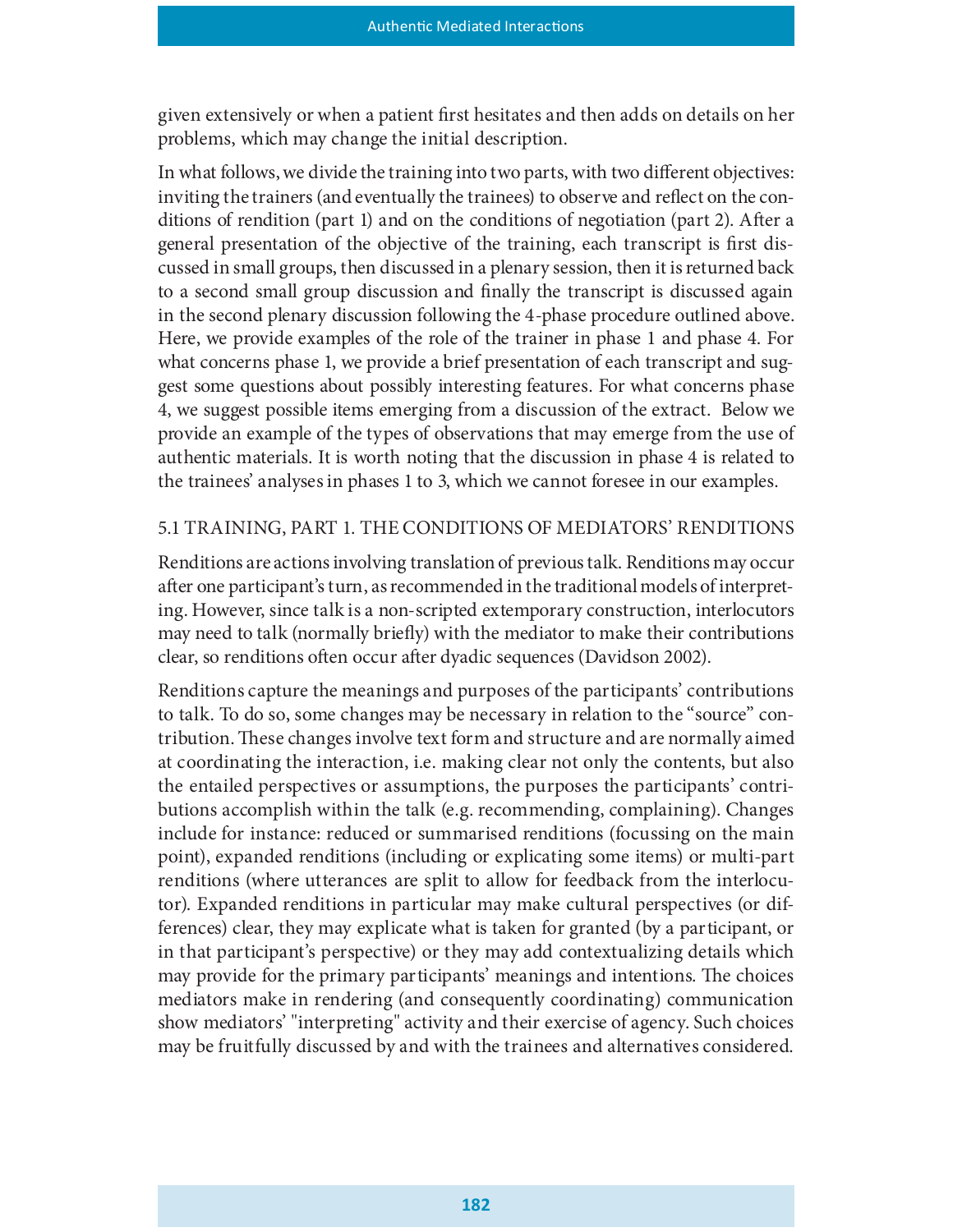## EXTRACT 1

## Phase 1

Presentation. Extract 1 shows an example where a male patient with symptoms of anxiety sees the doctor. The doctor invites the patient to describe his problem. The patient hesitates, but then starts describing how he feels with the help of the mediator.

Questions. Look at the transcript and respond to the following questions:

- 1) Which contributions are rendered by the mediator immediately after their completion and which are not?
- 2) What does the mediator do when she does not render the message into the target language? Is the mediator collaborative or not? Give reasons.
- 3) Look at turn 12 specifically: what is the function of this mediator's contribution?
- 4) What are the pros and cons of the mediator's actions in this extract?

| 01 DOCf: | Allora dimmi adesso.                                       |
|----------|------------------------------------------------------------|
|          | Okay tell me now                                           |
| 02 MEDf: | So what's your problem now? (??)                           |
| 03 PATm: | My heart is worrying me, my heart.                         |
| 04 MEDf: | How is it worrying you?                                    |
| 05 PATm: | Ehm: $(0.2)$ my heart is-                                  |
| 06 MEDf: | Beating faster?                                            |
| 07 PATm: | Yes, yes, beat fast (.) fast fast.                         |
| 08 MEDf: | Or you feel pain?                                          |
| 09 PATm: | Ye-yes, I feel pain. (?As straight walk)                   |
| 10 MEDf: | It beats faster?                                           |
| 11 PATm: | Yes.                                                       |
| 12 MEDf: | Eh: ha il cuore che batte forte. Ha anche dolore (.) dice. |
|          | Eh: his heart beats fast. He has pain too (.) he says.     |
| 13 DOCf: | Da quanto?                                                 |
|          | How long?                                                  |
| 14 MEDf: | Since when?                                                |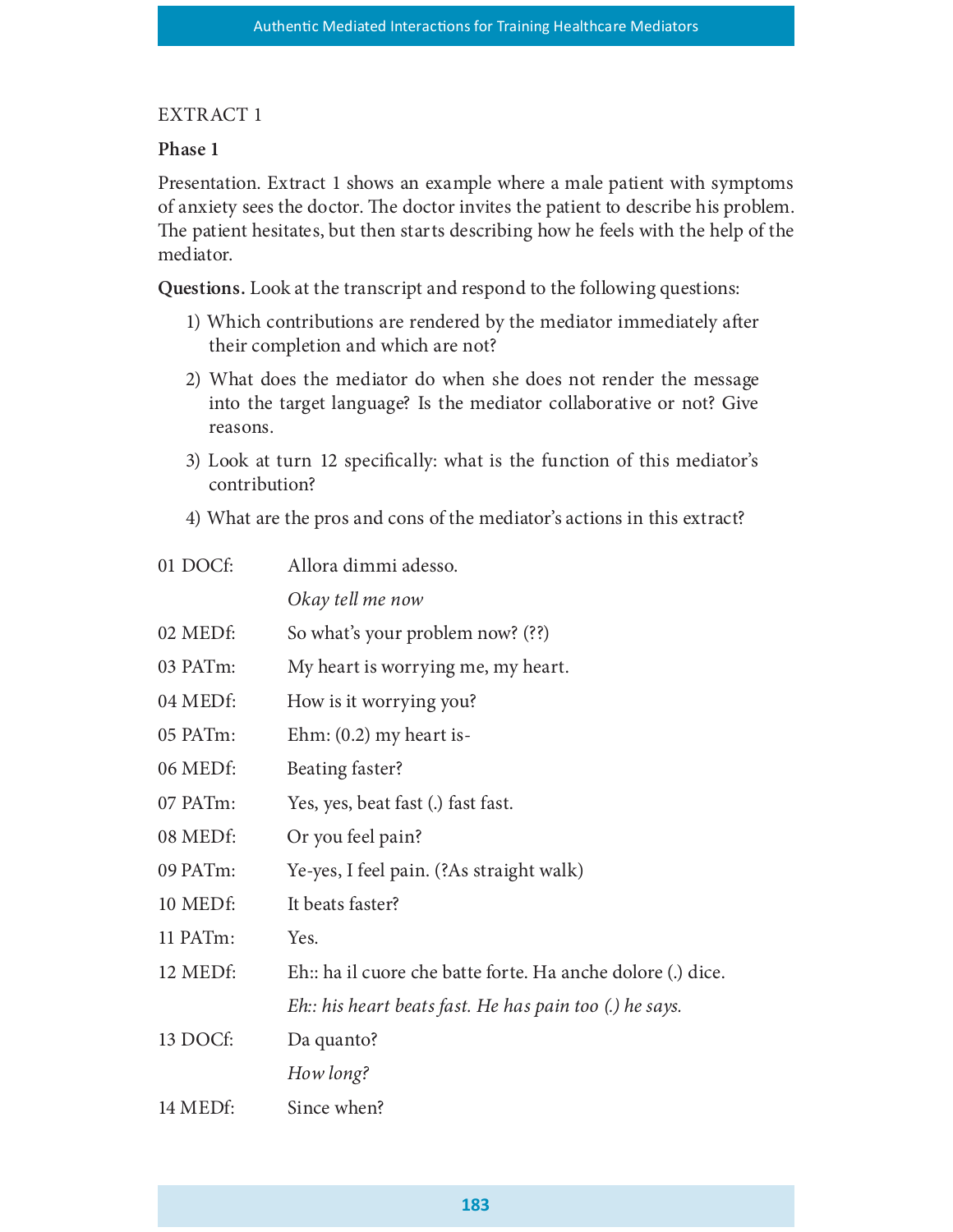| 15 PATm: | Almost two weeks (now)   |
|----------|--------------------------|
| 16 MEDf: | Da due settimane adesso. |
|          | For two weeks now        |

Discussion. The doctor starts the encounter with a general question inviting the patient to describe his reasons for coming: the doctor uses a routine request form in Italian, which is rendered by the mediator with an equivalent routine form in English. The patient starts his answer in turn 03 saying that he is worried about his heart but adding nothing else. From turn 04 to turn 11, we have a short dyadic sequence where the mediator asks questions which invite the patient to give precise details. All the details given by the patient are rendered in a summarized form in turn 12. The mediator's rendition in turn 12 enables the doctor to ask a more specific question which is rendered by the mediator after the completion of the patient's answer.

Considerations. As in many other occurrences in the data, the patient seems unable to provide a detailed description of his symptoms, so the mediator's exercise of agency can be seen in her opening a brief mediator-patient sequence with the function of helping the patient provide more details. While the mediator asks specific questions, they are not "doctor's questions", rather they can be regarded as clarification requests to allow for communication to proceed smoothly. The dyadic sequence is very short (few seconds) and the details collected are all rendered to the doctor, who is then in a position to ask "doctor's questions". Unluckily, what the patient says in turn 09: "Ye-yes, I feel pain. (?As straight walk)" is not fully clear in the transcript, the mediator does not render it and she did not ask the patient to repeat this utterance – which she might have.

# EXTRACT 2

# Phase 1

Presentation. Extract 2 shows an example where a pregnant patient complains that she cannot sleep at night. After examining her, the doctor establishes that there is nothing physically wrong with the patient's or her baby's body and concludes that the reason for the patient's insomnia is probably related to her concerns about becoming a mother, far from home and with little support.

Questions. Look at the transcript and respond to the following questions:

1) What is the mediator's reaction to the doctor's contributions in turns 1 and 3? Could you think of alternative mediator's contributions? If so, what effect might these alternative contributions have?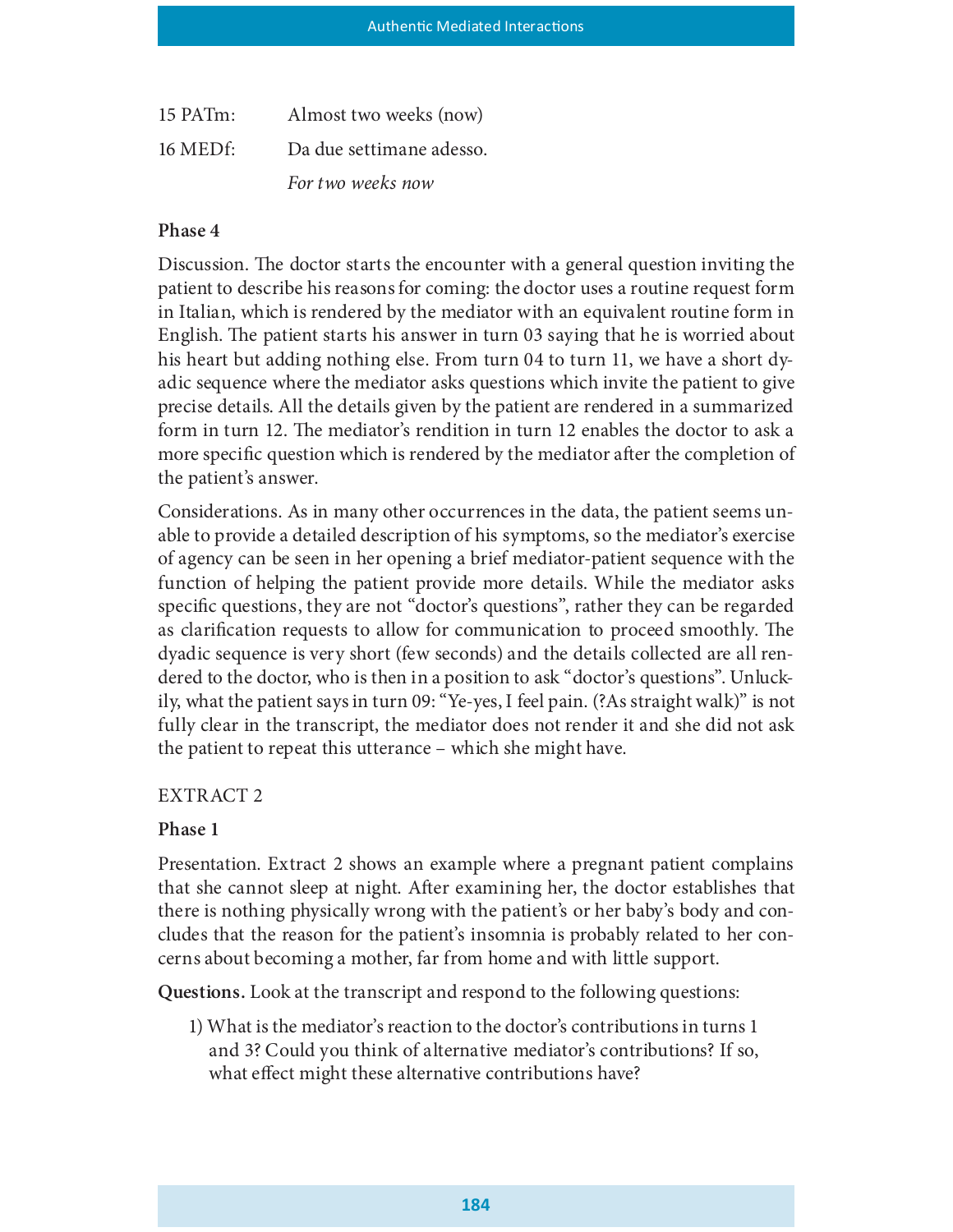- 2) Does the mediator show that she has understood the doctor's point and is ready to render it? How does the mediator show (or not show) her understanding of the doctor's position?
- 3) What is added in the mediator's rendition to the patient? What is modified? Does the mediator's rendition capture the sense of the doctor's contribution?

| prova a spiegargli questa cosa che un po' i pensi[eri] sono |                                                                                                                                                                                                                                                                                                                                                                                                                                                                                                                                                                                                                                                                                                                                                                                                                                                                                                                                                                                                                                                                                                                                 |
|-------------------------------------------------------------|---------------------------------------------------------------------------------------------------------------------------------------------------------------------------------------------------------------------------------------------------------------------------------------------------------------------------------------------------------------------------------------------------------------------------------------------------------------------------------------------------------------------------------------------------------------------------------------------------------------------------------------------------------------------------------------------------------------------------------------------------------------------------------------------------------------------------------------------------------------------------------------------------------------------------------------------------------------------------------------------------------------------------------------------------------------------------------------------------------------------------------|
|                                                             |                                                                                                                                                                                                                                                                                                                                                                                                                                                                                                                                                                                                                                                                                                                                                                                                                                                                                                                                                                                                                                                                                                                                 |
|                                                             | [mm]                                                                                                                                                                                                                                                                                                                                                                                                                                                                                                                                                                                                                                                                                                                                                                                                                                                                                                                                                                                                                                                                                                                            |
|                                                             |                                                                                                                                                                                                                                                                                                                                                                                                                                                                                                                                                                                                                                                                                                                                                                                                                                                                                                                                                                                                                                                                                                                                 |
|                                                             |                                                                                                                                                                                                                                                                                                                                                                                                                                                                                                                                                                                                                                                                                                                                                                                                                                                                                                                                                                                                                                                                                                                                 |
| [mm]                                                        | [mmmm]                                                                                                                                                                                                                                                                                                                                                                                                                                                                                                                                                                                                                                                                                                                                                                                                                                                                                                                                                                                                                                                                                                                          |
|                                                             |                                                                                                                                                                                                                                                                                                                                                                                                                                                                                                                                                                                                                                                                                                                                                                                                                                                                                                                                                                                                                                                                                                                                 |
| fuori                                                       |                                                                                                                                                                                                                                                                                                                                                                                                                                                                                                                                                                                                                                                                                                                                                                                                                                                                                                                                                                                                                                                                                                                                 |
|                                                             |                                                                                                                                                                                                                                                                                                                                                                                                                                                                                                                                                                                                                                                                                                                                                                                                                                                                                                                                                                                                                                                                                                                                 |
| [mh]                                                        | [s]                                                                                                                                                                                                                                                                                                                                                                                                                                                                                                                                                                                                                                                                                                                                                                                                                                                                                                                                                                                                                                                                                                                             |
|                                                             | [yes]                                                                                                                                                                                                                                                                                                                                                                                                                                                                                                                                                                                                                                                                                                                                                                                                                                                                                                                                                                                                                                                                                                                           |
|                                                             |                                                                                                                                                                                                                                                                                                                                                                                                                                                                                                                                                                                                                                                                                                                                                                                                                                                                                                                                                                                                                                                                                                                                 |
| $hm$ [ $hm$ ]                                               |                                                                                                                                                                                                                                                                                                                                                                                                                                                                                                                                                                                                                                                                                                                                                                                                                                                                                                                                                                                                                                                                                                                                 |
|                                                             |                                                                                                                                                                                                                                                                                                                                                                                                                                                                                                                                                                                                                                                                                                                                                                                                                                                                                                                                                                                                                                                                                                                                 |
| yes                                                         |                                                                                                                                                                                                                                                                                                                                                                                                                                                                                                                                                                                                                                                                                                                                                                                                                                                                                                                                                                                                                                                                                                                                 |
|                                                             |                                                                                                                                                                                                                                                                                                                                                                                                                                                                                                                                                                                                                                                                                                                                                                                                                                                                                                                                                                                                                                                                                                                                 |
| $[$ ((laughter))]                                           |                                                                                                                                                                                                                                                                                                                                                                                                                                                                                                                                                                                                                                                                                                                                                                                                                                                                                                                                                                                                                                                                                                                                 |
|                                                             | try to explain her this thing that in some way thoughts are<br>immagino i pensieri di essere in un paese: che non è il proprio<br>di essere un po' [quindi alcune] preoccupazioni [più facilmente]<br>I can imagine the thought of being in a country: that is not your<br>own of being a bit [so some] worries may easily<br>[poi a]ppunto quando (.) le luci si spengono posso[no venire]<br>[then] I mean when (.) lights switch off it m[ay come] out<br>mm: that's maybe you know during the day you may be (ill) or<br>since you may have some you know: thoughts you may be think-<br>ing you know because (.) ((tongue click)) you are here (.) eh e:h<br>(.) in another country that is not your own far from home (.) you<br>know without anybody (.) you may also be thinking about the<br>pregnancy mm (.) yo: you know you are here pregnant in home<br>in a far in a far place (.) you may also be thinking about the deliv-<br>ery all these all these things that you are thinking during the day<br>[th]at's when night comes and you lay down to sleep those<br>things would be: you know: bombing your brain |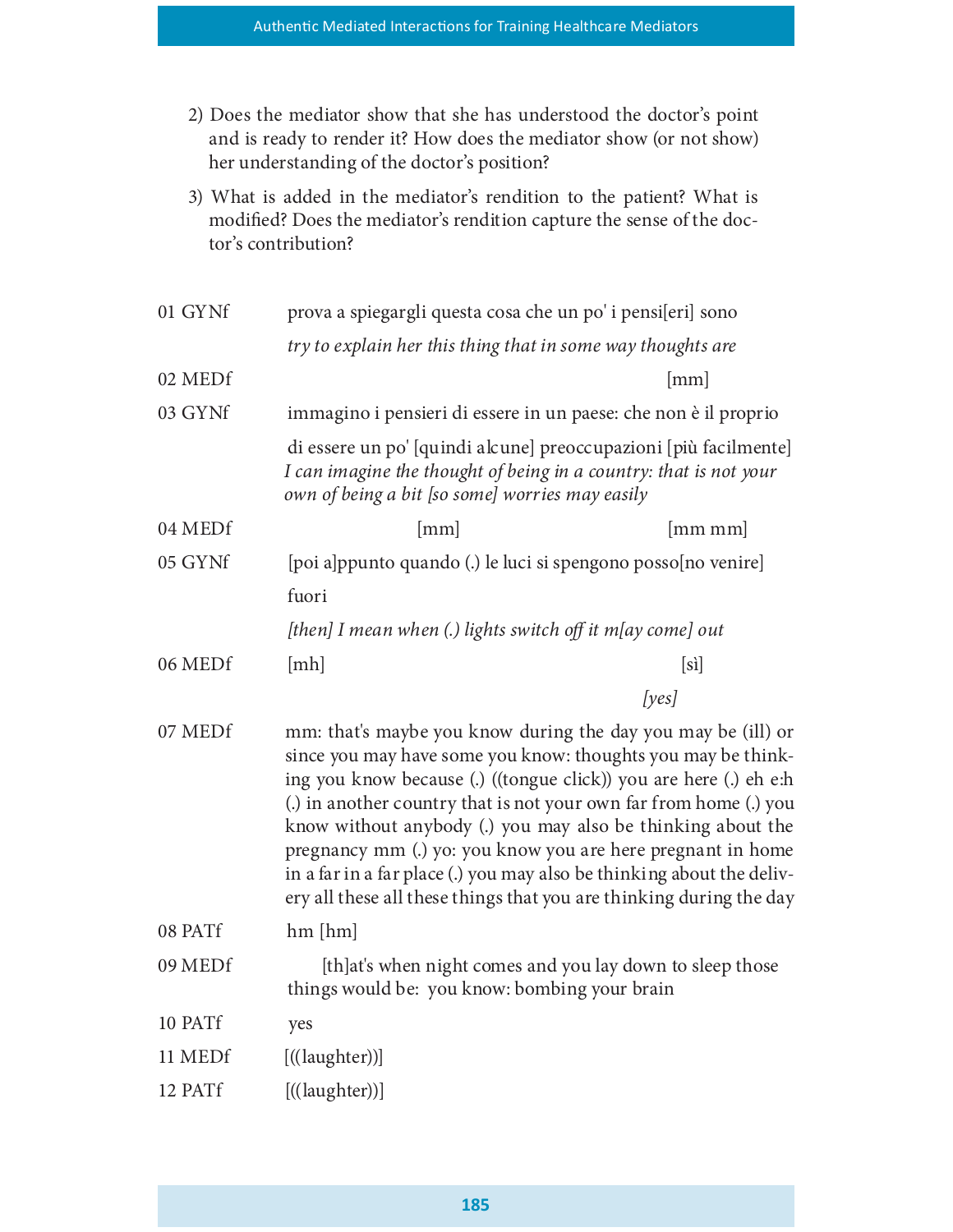Discussion: The extract shows two dyadic sequences. In the first sequence (turns 01-06), the doctor speaks to the mediator not only informing her that the patient's insomnia is probably due to her psychological state, but also that the doctor understands the patient's problem and sympathizes with her. In the second (turns 07-10), the mediator renders both the informative content and the empathic sense of the doctor's contribution to the patient. The mediator's expanded rendition provides both reassurance that there is nothing wrong (the patient is not physically ill, though probably in a difficult situation), and sympathy for the situation she is experiencing. The mediator exercises her agency by choosing how to describe the feelings of a woman who is about to become a mother and has no one to help her. The mediator also makes it explicit that the patient's concern may become strong at night "bombing her brain" and preventing her from sleeping, an idea that was only implicitly mentioned by the doctor. The mediator finally laughs with the patient (turns 11-12) possibly in an attempt to relax the patient a bit.

Considerations. The mediator exercises her agency twice: first in providing listening feedback to the doctor then in providing an expanded explanation of the doctor's contribution to the patient. This, on the one hand, enables the doctor to carry out and conclude a contribution which includes both reassurance and empathy, and, on the other hand, helps the mediator to make both the meaning and the purpose of the doctor's contribution clear to the patient, choosing appropriate words and explicating what was implicit in the doctor's talk. The reaction of the patient in turns 10-12, where she laughs with the mediator, shows that the doctor's (mediated) words have probably reached the objective of relaxing the patient. A problem that may be raised by looking at this sequence is whether, after this "relaxing" explanation, the patient is given some help, e.g. some (mild) therapy for sleeping or someone to contact for help with her maternity – or whether she is given the possibility to ask questions to the doctor.

#### EXTRACT 3

#### Phase 1

Presentation. Extract 3 shows an example of a pregnancy check-up. It is the first visit in which the doctor explains the organization of the screening throughout the nine months. In particular she focuses on three scan tests, the period in which they are taken and the purpose of each of these tests. The mediator renders the explanation to the patient, who is accompanied by her husband. The voice that is mainly heard in receiving the mediator's explanation is the voice of the patient's husband.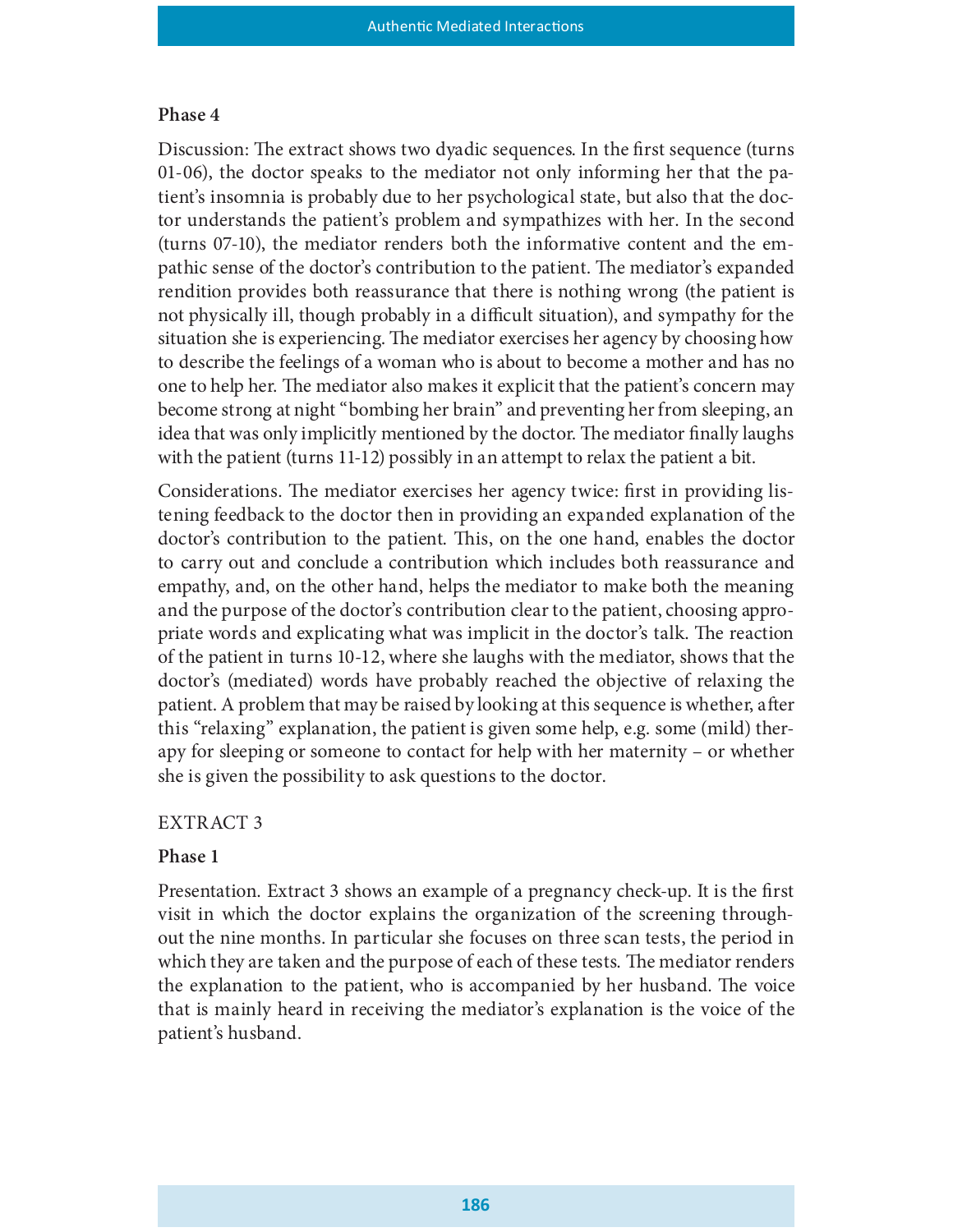Questions. Look at the transcript and note:

- 1) You can probably see that the extract is divided into two parts, in the first one the mediator listens to the doctor's explanation, and in the second one the mediator renders the doctor's explanation to the patient. Check the differences and similarities between these two parts and underline them on the transcript. Can you give reasons for such differences and similarities?
- 2) How would you consider the mediator's reaction to the doctor's talk in the first part? Is the mediator inviting the doctor to provide a long and detailed explanation of the three tests or does she think that such detailed explanation is not necessary? Give reasons.
- 3) Does the interlocutor in the second part of the extract (the patient's husband) seem to understand the mediated explanation? Give evidence for your answer.

| 01. DOCf | allora adesso le dobbiamo spiegare le tre ecografie                                                                                                                                                                                                                                                                                                                                               |
|----------|---------------------------------------------------------------------------------------------------------------------------------------------------------------------------------------------------------------------------------------------------------------------------------------------------------------------------------------------------------------------------------------------------|
|          | So now we have to tell her about the three ultrasound tests                                                                                                                                                                                                                                                                                                                                       |
| 02. MEDf | oka:y                                                                                                                                                                                                                                                                                                                                                                                             |
| 03. DOCf | allora la prima che la facciamo al primo trimestre la seconda<br>è la più [importante] però si vedono solo le cose fisiche -                                                                                                                                                                                                                                                                      |
|          | now we do the first one in the first trimester, the second one is the<br>most important but we see only the physical features                                                                                                                                                                                                                                                                     |
| 04. MEDf | [certo]                                                                                                                                                                                                                                                                                                                                                                                           |
|          | [absolutely]                                                                                                                                                                                                                                                                                                                                                                                      |
| 05. MEDf | $=$ Sì                                                                                                                                                                                                                                                                                                                                                                                            |
|          | $=$ Yes                                                                                                                                                                                                                                                                                                                                                                                           |
| 06. DOCf | la terza che vediamo quanto è cre[sciuto]                                                                                                                                                                                                                                                                                                                                                         |
|          | the third one when we check how much it ((the baby)) has grown.                                                                                                                                                                                                                                                                                                                                   |
| 07. MEDf | [okay] okay. $(.)$                                                                                                                                                                                                                                                                                                                                                                                |
|          | I bit ullak, halla' ihna khilal elhaml () fi Italia, bini'mil thalath<br>talfazat (). 'thalfaza aloula 'lli bitin'iml hadi nghul fi 'shahr<br>'thani 'shahr 'thalith taqriban, 'lli tutbit 'nu mawjud alhaml w<br>'tifl dakhil 'rahim w kulshi mzian (.) 'talfaza 'thaniya 'lli bi-<br>tin'imil taqriban fi 'shahr alkhamis aw bayn 'rabi' wa alkhamis,<br>hadi tbayin ennu 'tifl kamil ala'daa'. |

[Okay.] Okay. (.)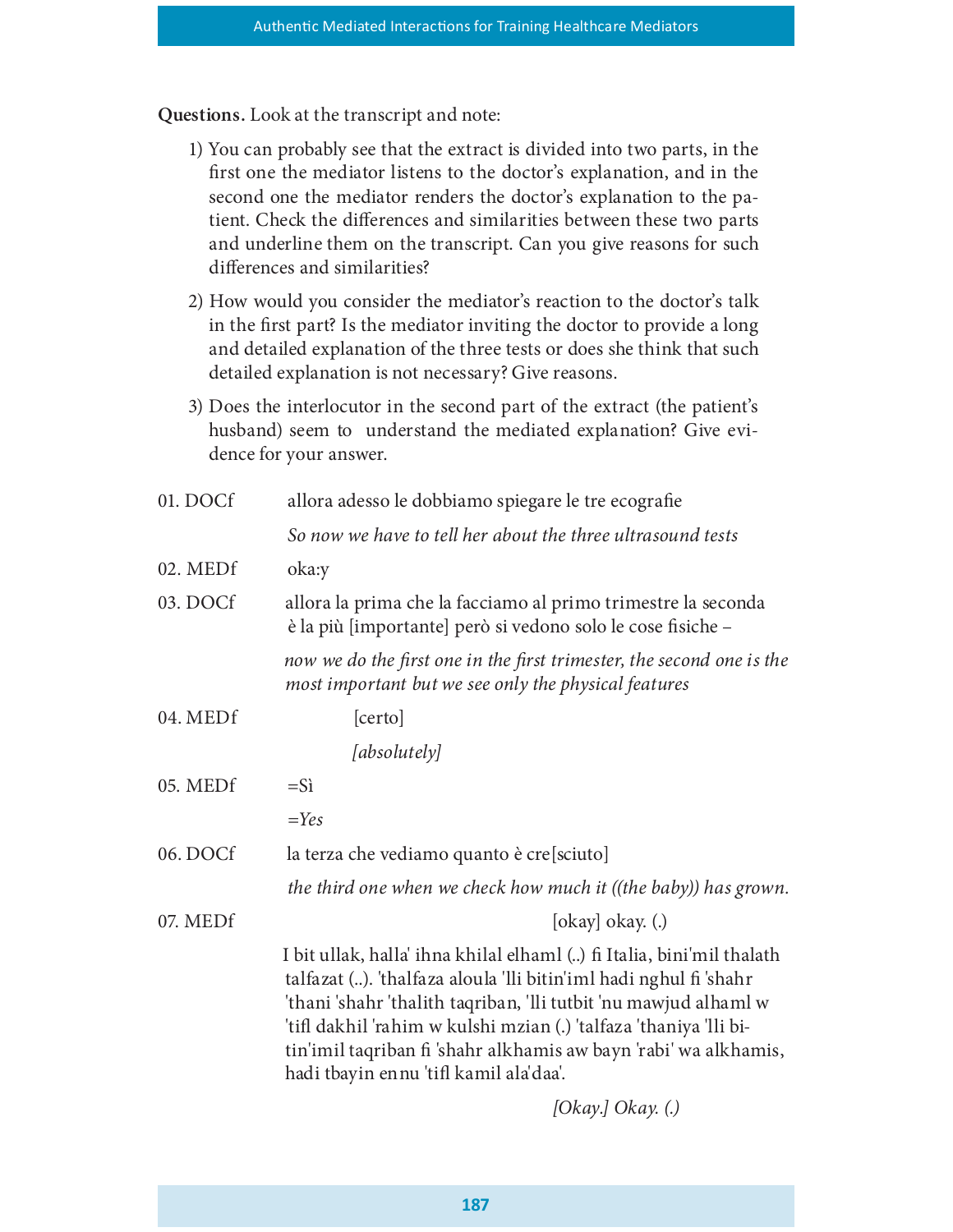|          | She says about your pregnancy () in Italy we have three ultra-<br>sound tests () the first one is in the second third month about this<br>shows that the pregnancy has started and that the foetus is in the<br>right position and that everything is alright (.) the second one is<br>taken during the fifth - between the fourth and the fifth month this<br>shows that the baby's body is complete in all its parts |
|----------|------------------------------------------------------------------------------------------------------------------------------------------------------------------------------------------------------------------------------------------------------------------------------------------------------------------------------------------------------------------------------------------------------------------------|
| 08. HUSm | Ah                                                                                                                                                                                                                                                                                                                                                                                                                     |
|          | Yes                                                                                                                                                                                                                                                                                                                                                                                                                    |
| 09. MEDf | idih w (.) rjlih w 'ra's w lbatn w l ma'ida.                                                                                                                                                                                                                                                                                                                                                                           |
|          | her feet (.) her hands and all the rest                                                                                                                                                                                                                                                                                                                                                                                |
| 10. HUSm | Ah                                                                                                                                                                                                                                                                                                                                                                                                                     |
|          | Yes                                                                                                                                                                                                                                                                                                                                                                                                                    |
| 11. MEDf | ya'ni kul haja mawjuda fi aljism.                                                                                                                                                                                                                                                                                                                                                                                      |
|          | That everything is in place                                                                                                                                                                                                                                                                                                                                                                                            |
| 12. HUSm | aywa.                                                                                                                                                                                                                                                                                                                                                                                                                  |
|          | Yes                                                                                                                                                                                                                                                                                                                                                                                                                    |
| 13. MEDf | w 'thalfaza al ukhra 'lli 'ala ishahr (.) nghul bayn 'sabi' w akhir<br>'sabi' w awwal 'thamin taqriban akthar had.                                                                                                                                                                                                                                                                                                     |
|          | The third one is taken between the (.) beginning of the seventh and<br>the eighth month maximum                                                                                                                                                                                                                                                                                                                        |
| 14. HUSm | Ah                                                                                                                                                                                                                                                                                                                                                                                                                     |
|          | Yes                                                                                                                                                                                                                                                                                                                                                                                                                    |

Discussion. The extract is divided into two dyadic sequences, the first one between the doctor and the mediator, and the second one between the mediator and the patient and her husband. The second sequence includes also the mediator's expansion of the details and her anticipation of the patient/husband to confirm that they follow and understand what has been said. The mediator coordinates the interaction in two ways, in both cases differently from what we have seen in Extract 2. In the first part of the extract she shows understanding of what the doctor says and provides feedback for her to complete her contribution, but clearly stops her from expanding – there is a difference to be noted between the feedback the mediator provides here ("okay" turn 02, "absolutely" turn 04, "yes" turn 05) and the "continuer" feedback ("mhm") of the mediator in Extract 2. In the second part of the extract, the mediator shows her competence and knowledge in explaining the details of the three scan tests by expanding them as to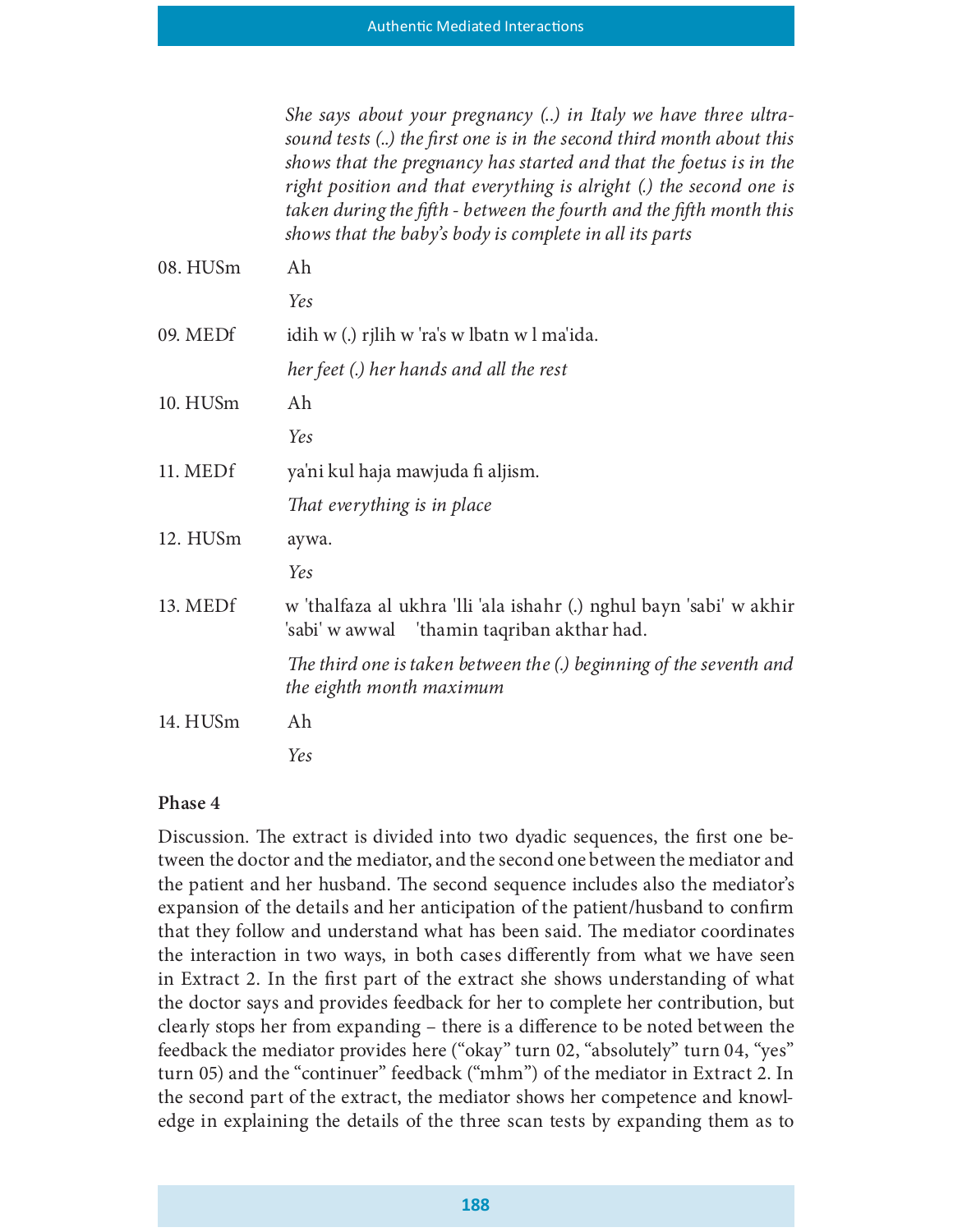include the peculiarities of the Italian system ("In Italy we normally have three ultrasound tests") in reference to possibly different expectations. Her rendition is split in different parts so as to allow feedback from the interlocutor(s).

Considerations. The mediator exercises her agency in showing her knowledge to both the doctor ("yes" and "absolutely" show that she knows what the doctor is talking about) and to the patient, by providing further details. Her longish rendition probably reassures the doctor that everything that needs to be said has in fact been said: the doctor does not check with the mediator and apparently trusts her. The patient's husband seems very compliant and shows understanding repeatedly. What is not fully clear is the reason why the patient participates so little – which may be a fruitful discussion topic.

# 5.2 TRAINING, PART 2. NEGOTIATION OF MEDIATION

We hope we have made it clear that interpreter-mediated encounters are largely interactional products where participants' actions affect each other in a number of ways. The mediators understand both languages spoken in the conversation and are thus in a position to help the interlocutors reach each other. However, there is clearly a lot of coordinating and mediating work that they have to do which requires that the other participants in the interaction acknowledge the mediator's right to exercise agency. It may be added that this acknowledgment involves, in turn, the mediators' competence to make choices appropriately in order to render talk in a contextualised way, and trust on the part of the other participants that the mediators have such competence (see Mason 2006). Indeed, mediators are not alone in the interaction and their mediating action may be solicited by other participants' actions. In this second part of our interaction-based training, we will look at examples which show how such interlocutors' constraints are posed on the mediator's action and how mediators deal with these constraints. As mentioned above, constraints may be posed by doctors or patients. We will deal with doctors' constraints briefly and will then show two extracts, posing two different types of constraints, both by the patients.

The constraints posed by the doctors can be noted in both Extract 2 and Extract 3. Both extracts start with a dyadic sequence involving the doctor and the mediator where the two interlocutors dene not only the contents but also the pragmatic meaning of the doctor's contribution. In particular, it is clear, in the chain of turns, that the doctor in Extract 2 aims to convey reassurance and empathy and that in Extract 3 she is referring to a routine procedure ("the three ultrasound tests" meaning "the usual ones"). In both cases the doctor uses an introductory verb by which she gives instructions to the mediator and also authorizes her to report the doctor's contribution in a particular way.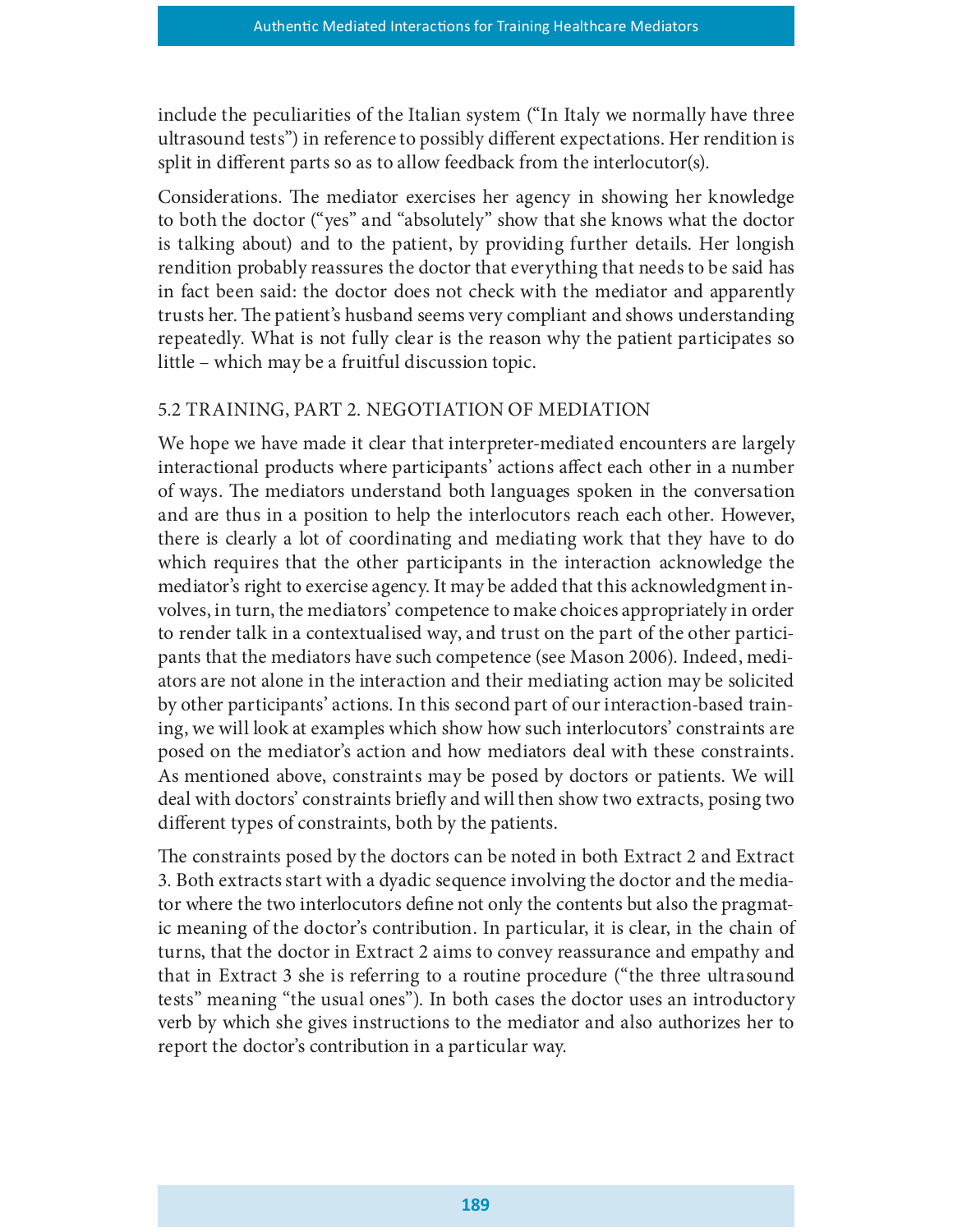| 01 GYNf          | prova a spiegargli questa cosa che un po' i pensi[eri] sono                                                                         |
|------------------|-------------------------------------------------------------------------------------------------------------------------------------|
|                  | try to explain her this thing that in some way thoughts are                                                                         |
| 02 MEDf          | $\lceil$ mm                                                                                                                         |
| 03 GYNf          | immagino i pensieri di essere in un paese: che non è il proprio di<br>essere un po' [quindi alcune] preoccupazioni [più facilmente] |
|                  | I can imagine the thought of being in a country: that is not your<br>own of being a bit [so some] worries may easily                |
| <b>EXTRACT 3</b> |                                                                                                                                     |
| 01. DOCf         | allora adesso le dobbiamo spiegare le tre ecografie                                                                                 |
|                  | So now we have to tell her about the three ultrasound tests                                                                         |
| 02. MEDf         | oka:y                                                                                                                               |

Even though differently translated in the italicized line, the verb used by the doctors is the same, "spiegare" (explain), a verb used in Italian to underline that the message is important and needs to be claried in all its aspects including the relational ones (see Gavioli 2015). This form of talk authorises the mediator to choose appropriate ways to convey the doctor's message. It thus creates conditions for the exercise of her agency, but also puts constraints on the mediator to choose an appropriate rendition for the doctor's intended meaning – something that the mediator does in both cases. So, adding an accurate explanation conveying empathy in the first case and clarifying the different steps of a pregnancy screening in Italy in the second is not a totally deliberate choice of the mediator, rather it is negotiated and agreed with the doctor, who, within such negotiation, makes clear what she wants to say and contemporaneously acknowledges the mediator's authority to choose how to say it, in the other language.

Let us now look at the two extracts showing constraints posed by the patients' actions.

# EXTRACT 4

# Phase 1

Presentation. Extract 4 shows an example of a doctor's question which is a routine one and highly recurrent in our data, that is the request for the date of the patient's last period (turn 01). In the case in question, the date that the patient provides (24 February) is almost a month and a half before the current encounter, it may thus suggest that the patient's menses are late.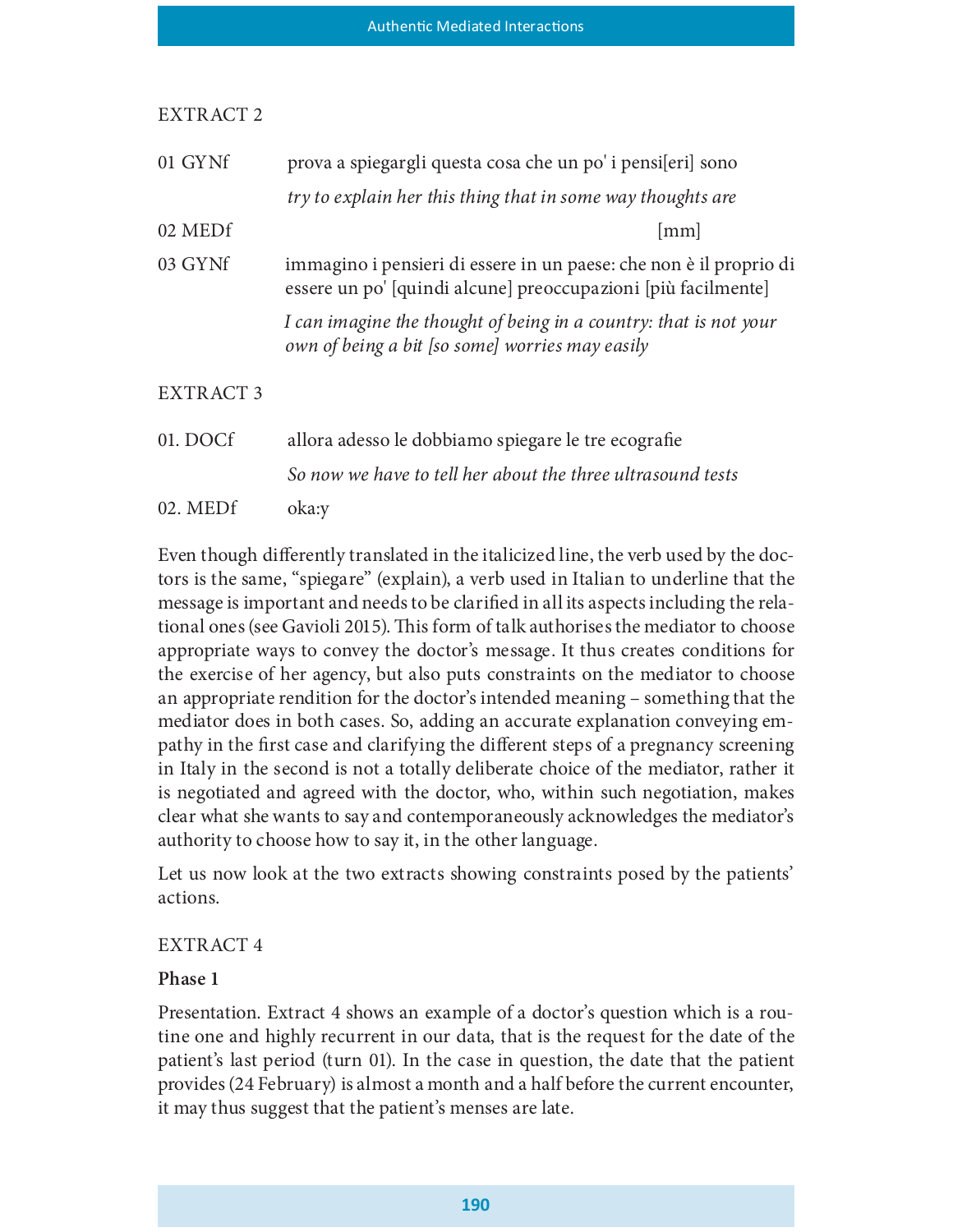Questions. Look at the transcript and note:

- 1) What type of rendition follows the doctor's turn?
- 2) The patient's answer is not rendered immediately. What does the mediator do instead? Can you give reasons for this choice?
- 3) Is the patient's answer rendered eventually?
- 4) What are the consequences of this mediator's choice in the interaction? Is the doctor excluded?

| 01.DOCf  | Ultima mestruazione quando è stata?                                   |
|----------|-----------------------------------------------------------------------|
|          | Last menstruation when was it?                                        |
| 02. MEDf | Akhir marra jatk fiha l'ada shahriya?                                 |
|          | Last time you had your period?                                        |
| 03. PATf | Rab'awa'ishrin (.) f sh'har juj                                       |
|          | Twenty-fourth (.) in the month of February.                           |
|          | (0.2)                                                                 |
| 04. MEDf | Fsh'har juj?                                                          |
|          | In February?                                                          |
| 05. PATf | Ah, rab'awa'ishrin (.) f sh'har juj.                                  |
|          | Yes, twenty-fourth of February                                        |
| 06. MEDf | F sh'har- f had sh'har ma jatksh?                                     |
|          | In the month- in this month you didn't have it?                       |
| 07. PATf | Majatnish, yallah jatni, ghlt lik dart liya retard tis' ayyam.        |
|          | I didn't have, I have just had it, I told you I had a nine-day delay. |
| 08. MEDf | Yallah jatk?                                                          |
|          | You've just had it?                                                   |
| 09. PATf | Ah.                                                                   |
|          | Yes.                                                                  |
| 10. MEDf | Imta jatk?                                                            |
|          | When did you have it?                                                 |
| 11. PATf | Jatni: el bareh.                                                      |
|          | I had it yesterday.                                                   |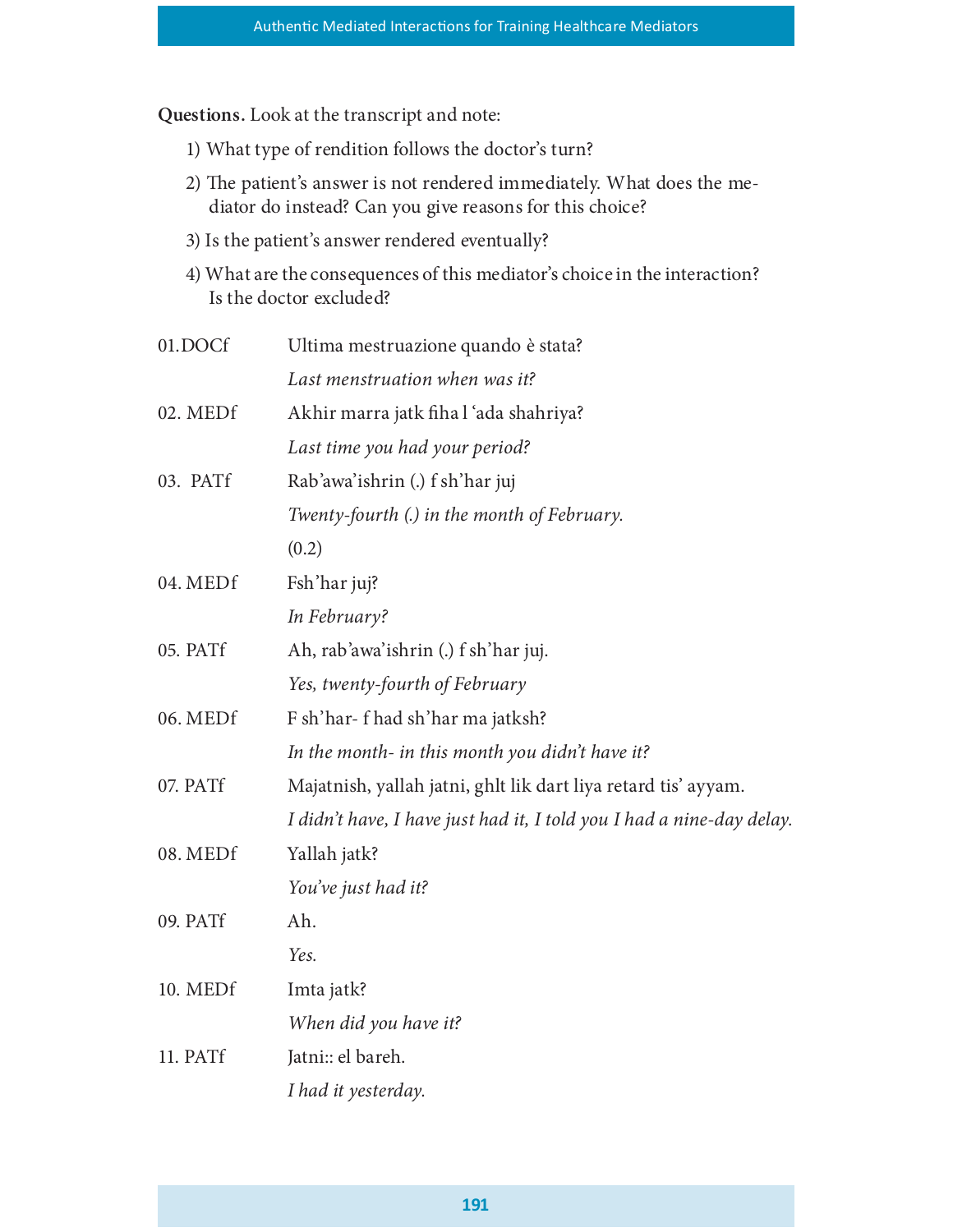| 12. MEDf | Ehm, ya'ni les regles tsamma dyal l bareh mush-           |
|----------|-----------------------------------------------------------|
|          | Ehm so yesterday menstruation don't-                      |
| 13. PATf | Ah, ghlt dyal bareh, mashi lli ghlt dak sh'har            |
|          | Yes I said yesterday, not that from last month.           |
| 14. MEDf | Eh, no, akher marra. ma'natha nti daba haid?              |
|          | Well no, last time. So you're having your period now?     |
| 15. PATf | Ah.                                                       |
|          | Yes                                                       |
| 16. MEDf | Allora, attualmente è mestruata. (.) Le sono venute ieri. |
|          | Well, she's having her period now (.) It came yesterday.  |
| 17. DOCf | ah! Allora bisogna che torni ((laughs))                   |
|          | ah! so she needs to come back                             |
| 18. MEDf | infatti, adesso-                                          |
|          | that's right, now-                                        |

Discussion. The mediator in turn 02 renders the doctor's question to the patient using an Arabic turn structure that is similar to the one used by the doctor in Italian. The patient's answer, however, refers to a month and a half before the encounter so the mediator stops rendering and talks with the patient to check whether her menses are late. The clarification sequence covers turns 04-15. In fact, the sequence shows that there is a misunderstanding: since the patient already said that she was having her menses currently, the date she provided after the doctor's request is that of the menstruation before the current one. In turn 16, the mediator renders the correct date to the doctor, with the consequence that the pap-test which the patient was supposed to take on that day gets postponed.

Considerations. The mediator coordinates the interaction in a way as to solve the misunderstanding and render to the doctor the detail she asked about at the beginning of the sequence. The mediator exercises her agency in choosing not to render the patient's answer immediately as she understands there is something unclear about it. So, the patient's understanding of the doctor's request (which is made clear in her answer) poses constraints on the mediator as to decide whether to render or solve a possible misunderstanding. The mediator decides for the latter solution and what she renders to the doctor is "the solution", i.e. the patient's answer that is relevant for the current medical check-up. The interaction proceeds smoothly, even though the doctor is not informed about the misunderstanding.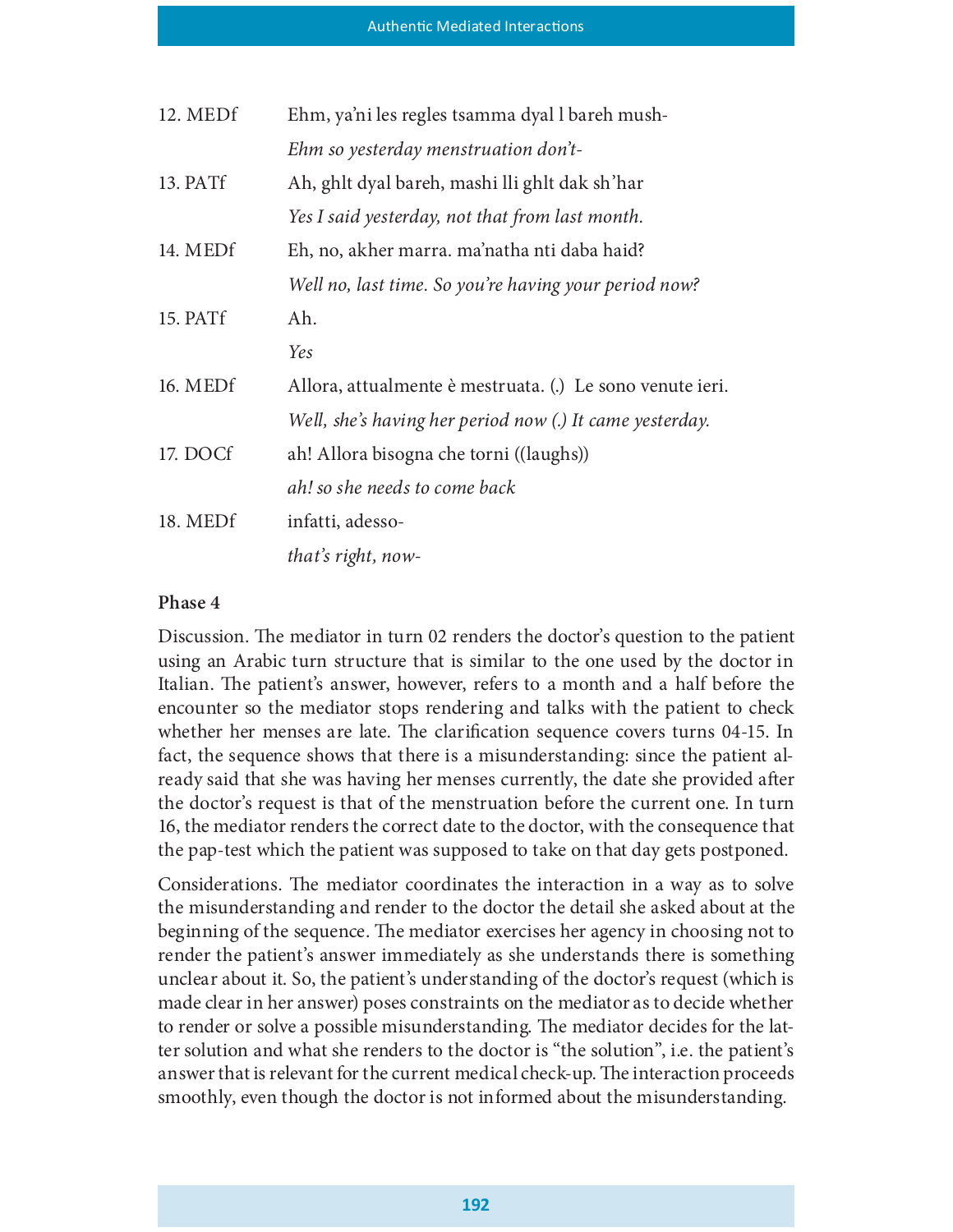## EXTRACT 5

## Phase 1

Presentation. Extract 5 is collected in the context of a gynaecological check-up. The problem that is posed is that the patient has heavy menstrual pain before and during her period and that the pain was particularly strong during her recent 9-day delay.

Questions. Look at the transcript and note:

- 1) Is there a difference in the organization of rendition in the first (turns 01-04) and the second (turns 05-08) part of the encounter? Give possible reasons.
- 2) How does the patient's contribution in turn 05 change the course of interaction? And how does this affect the mediator's rendition in turns 09-11?
- 3) What about the doctor's reaction in turn 13? How do you interpret it in relation to what comes before?

| 01 DOCf         | ha dei fastidi::? Qualche proble:ma? O sta bene?                                |
|-----------------|---------------------------------------------------------------------------------|
|                 | Has she got any disturbance? Any problem? Or is she alright?                    |
| 02 MEDf         | 'ndk shi mushkil? Ya'ni shi haja ka tqlqk binisba l-                            |
|                 | Have you got any problem? I mean something that hurts you for-                  |
| 03 PATf         | =la, ghir mn lli ka tjini dm ka tjini bl wj', [safi.                            |
|                 | No, only when I have my period I have pain, that's all.                         |
| 04 MEDf         | [sì. No, i soliti dolori                                                        |
|                 | mestruali, niente di particolare.                                               |
|                 | [Yes. No, it's usual                                                            |
|                 | menstrual pain, nothing peculiar.                                               |
| 05 PATf<br>nhar | htta had tis'at ayam lli dart liya retard, kan ka ijini l wj' bzaf,<br>'la nhar |
|                 | Also in these nine days delay, I had frequent pain, day after day               |
| 06 MEDf         | Mh.                                                                             |
| 07 PATf         | w bqit bhal hakkak [htta jatni                                                  |
|                 | And it was like that until it came ((the period)).                              |
| 08 MEDf         | [htta jatk.                                                                     |
|                 | until it came.                                                                  |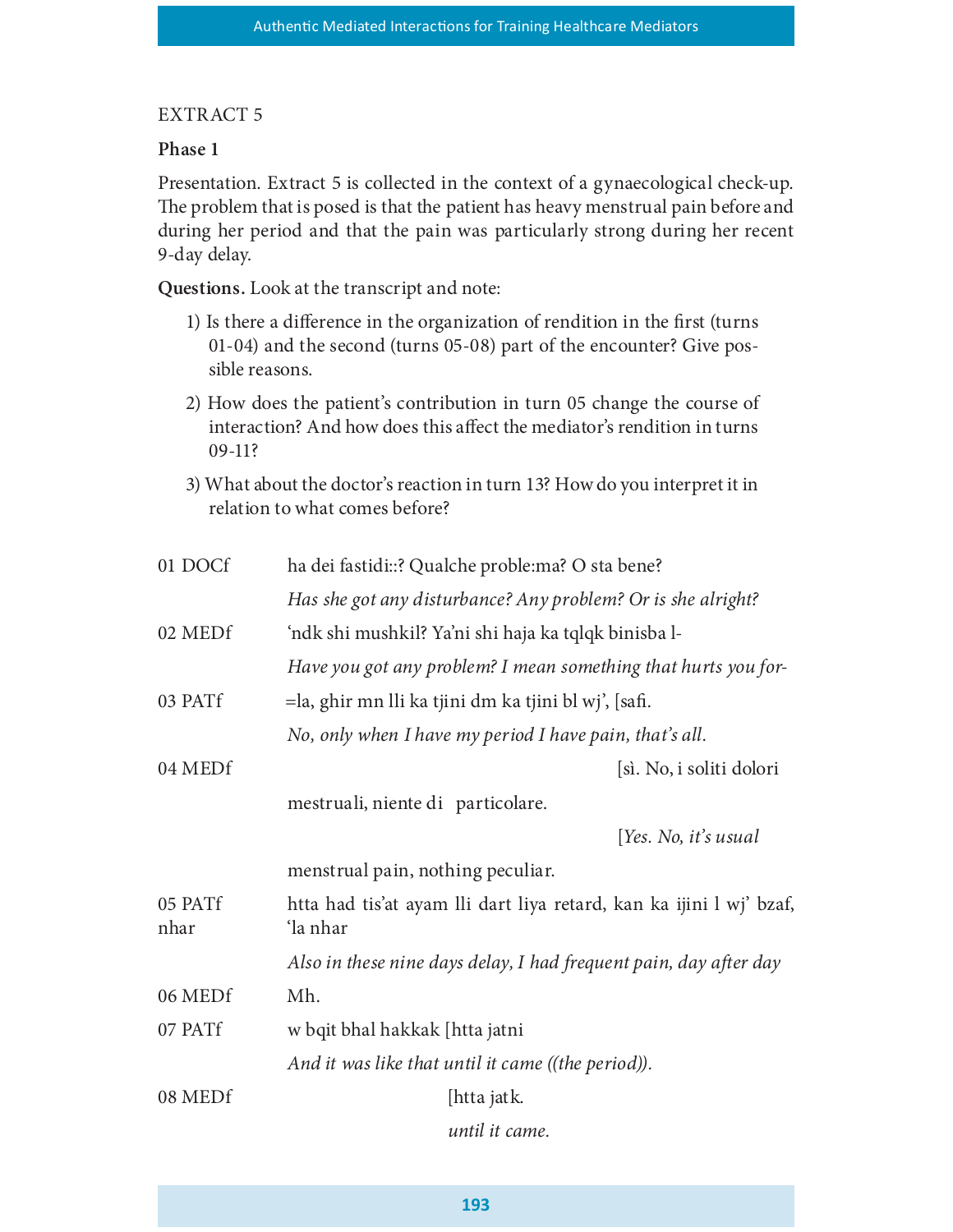| 09 MEDf | ma che: soprattutto in questi nove giorni di ritardo ha avuto<br>molti dolori. |
|---------|--------------------------------------------------------------------------------|
|         | but that particularly during this nine-day delay she had frequent<br>pain.     |
| 10 DOCf | Mh.                                                                            |
| 11 MEDf | =finché [sono arrivate le:                                                     |
|         | until she had the                                                              |
| 12 DOCf | [mh.                                                                           |
| 13 DOCf | va bene, la visito                                                             |
|         | okay, I shall examine her                                                      |

Discussion. The mediator renders the doctor's and the patient's contributions closely from turn 01 to turn 04. The patient's spontaneous intervention in turn 05 changes the meaning and purpose of her initial contribution: she did not mean that "everything is normal", as initially suggested, rather she wanted to say that she had particularly strong pain before her last menses. This puts constraints on the mediator and prompts her to explore the problem with the patient briefly before rendering the patient's contribution to the doctor.

Considerations. Patient's turn 05 clearly changes the course of interaction by turning a routine check-up into one which needs to consider a particular problem. The patient's contribution in turn 05 throws new light on her contribution in turn 03, which can now be interpreted just as the beginning of what the patient wants to say. Under this constraint, which changes the meaning of the patient's contribution, the mediator exercises her agency in choosing to stop her rendition and get back to the patient to explore the problem better. The mediator does not ask any question but simply provides listening feedback which prompts the patient to go on with her telling and complete it. The completed narrative is then rendered to the doctor. The doctor clearly attributes the problem medical relevance and decides to examine the patient.

# **6 CONCLUDING REMARKS**

Our examples show three important aspects of mediation which may be useful to highlight in training. First, mediators' summarized, expanded, and multipart renditions are quite common, as well as dyadic sequences with providers or patients. Second, mediators' contributions are interactionally achieved and pursued in the interaction. Both doctors and patients call for mediators' attention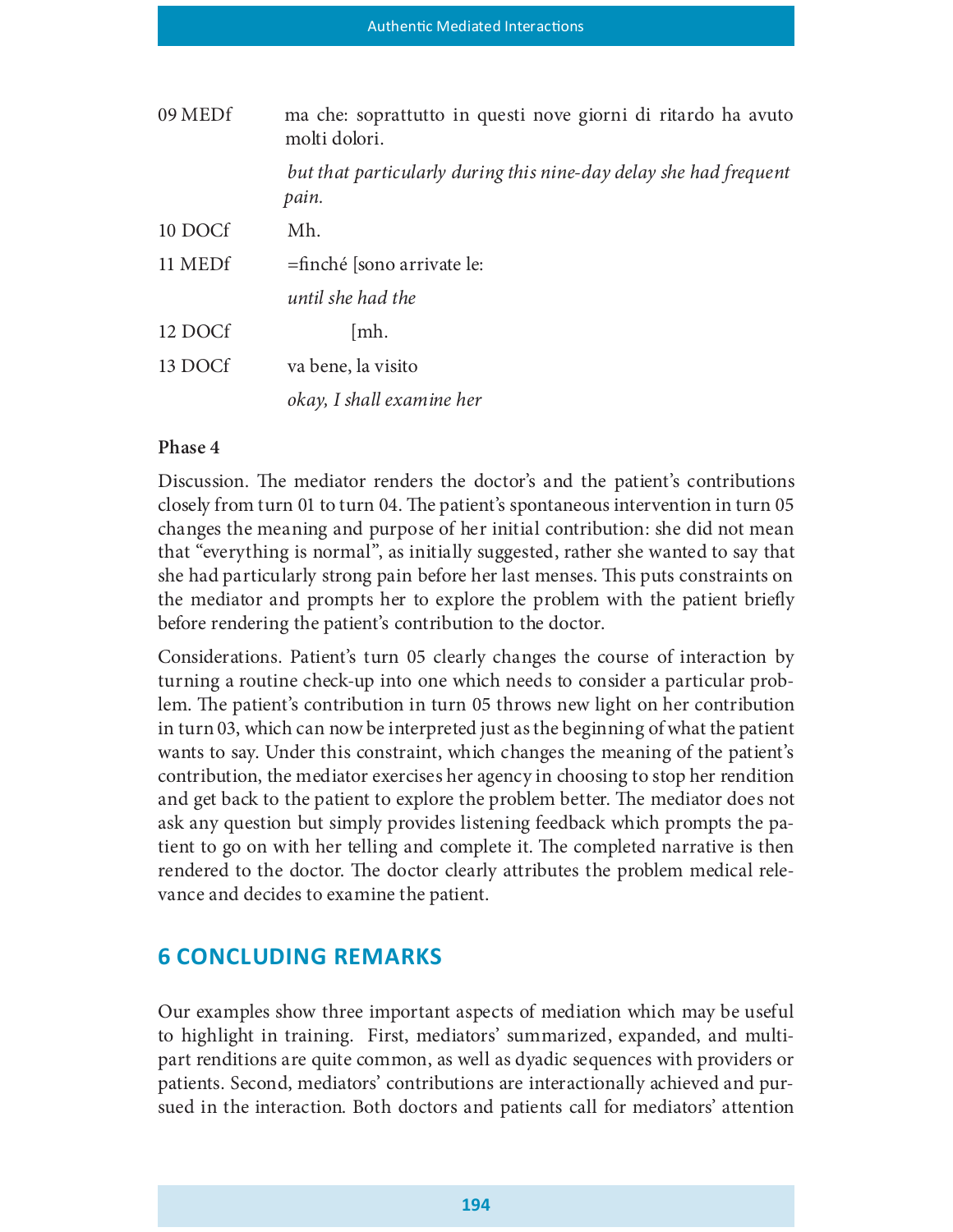and expertise in rendering agreed information, in listening to more details, in adjusting contents in ways that the mediator finds appropriate for the other interlocutor to understand. Third, mediators contribute as agents in the selection of items among a range of choices made available to them. These three points can be considered by the trainers in encouraging trainees' reflection and to "guide" the trainees throughout the discussion in phase 4. The proposed training addresses a view of interpreting/mediation that puts quite a lot of responsibility on the interpreter/mediator in that it shows that mediating actions in interpreting are displayed through the mediator's choice of action. The training shows that the mediators' choices display the mediators' "interpretation" of what is going on and can promote participants' relevant contributions on equal grounds by empowering their right to say what they want to say and their achievement of an interpersonal relationship (as e.g. in Extract 2). The training also makes evident that cultural issues are relevant in mediated interactions (as seen in Extract 3), but mediation is not attached to cultural items alone. The training shows that mediation seems to be the result of a double operation: 1) giving meaning to what may not be clear for (some) interlocutors and 2) opening interlocutors' choices about which meanings are possibly attributed to particular items. Moreover, the proposed training highlights trainees' agency and coordination in finding and discussing their own interpretations of the examples. In fact, this training is in itself a way of showing what trainees intend as interpreting/mediation and how they coordinate and exercise agency during the training in phases 1, 2 and 3. Finally, one of the major objectives of the training is to suggest that coordination and agency full the function of mediation, by transforming facilitation of understanding into the promotion of equity and empowerment of participation (and affect/empathy). Exercising agency in effective ways, by avoiding misinterpretations or inappropriate substitution of interlocutors in talk, involves a high professional competence, particularly in choosing among a high number of alternative actions that are dealt with in phases 1, 2 and 3. It also involves the trainers' competence in coordinating and exercising their agency through training, by activating ideas and considerations (phase 1), facilitating discussion (phase 2) and guiding the trainers towards possible solutions (phase 4).

# **7 ACTIVITIES**

Discuss in pairs: is it better to study transcripts with trained or untrained interpreters? What are the benefits of one or the other option?

Compare the interactions in the transcripts with recommendations from the codes of conduct with which you are familiar. To what extent do they diverge? Discuss in pairs: Does this divergence suggest: a. that there needs to be an accommodation of interpreter behaviour to the codes of conduct or b. that codes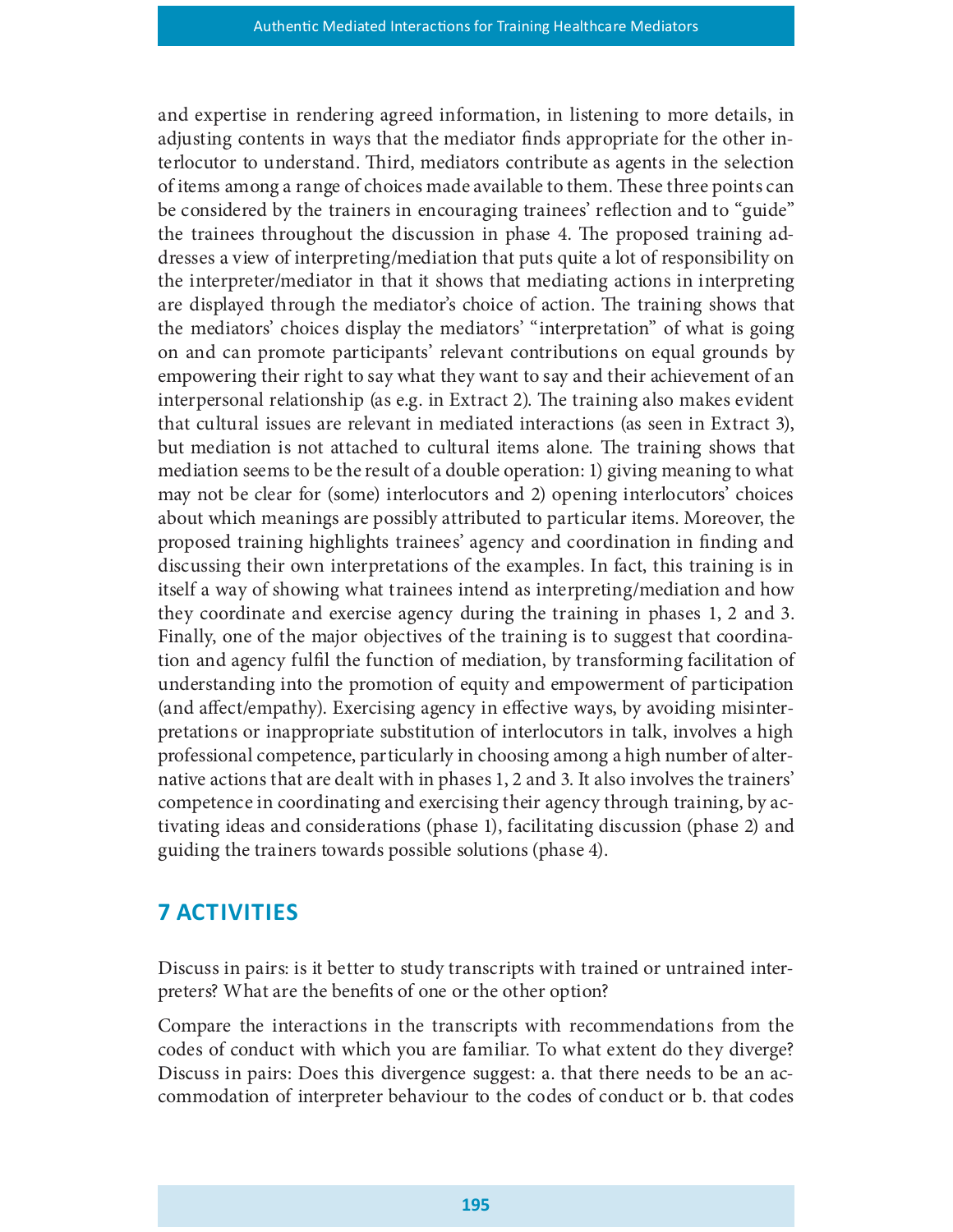of conduct should be reinterpreted or adjusted in light of authentic interaction contingencies?

Discuss the issue of "trust", particularly in the relationship between service providers and interpreters in the interactions presented above. How can you achieve trust in such a relationship?

# **8 FURTHER READING**

- Cirillo, Letizia, and Natacha Niemants, eds. 2017. Teaching dialogue interpreting. Amsterdam: John Benjamins.
- The volume collects studies applying the interactional approach to interpreting teaching and training. It provides examples of authentic interpreter-mediated encounters in many settings and suggests teaching/training activities based on authentic interaction.
- Davitti, Elena, and Sergio Pasquandrea, eds. 2014. Dialogue Interpreting in practice: bridging the gap between empirical research and interpreter education. The Interpreter and Translator Trainer, Volume 8/3. Special issue.
- The volume was the first study providing an application of Conversation Analysis to interpreting teaching and training. It provides a number of examples of practices occurring in an interpreter-mediated interaction and is a good guide to learn how to analyse an interpreter-mediated interaction.
- Tipton, Rebecca, and Olga Furmanek. 2016. Dialogue Interpreting: A Guide in Public Services and the Community. London: Routledge.

This book is an excellent introduction to the study of dialogue interpreting and provides a thorough explanation and discussion of dialogue interpreting in the main settings in which it nowadays occurs.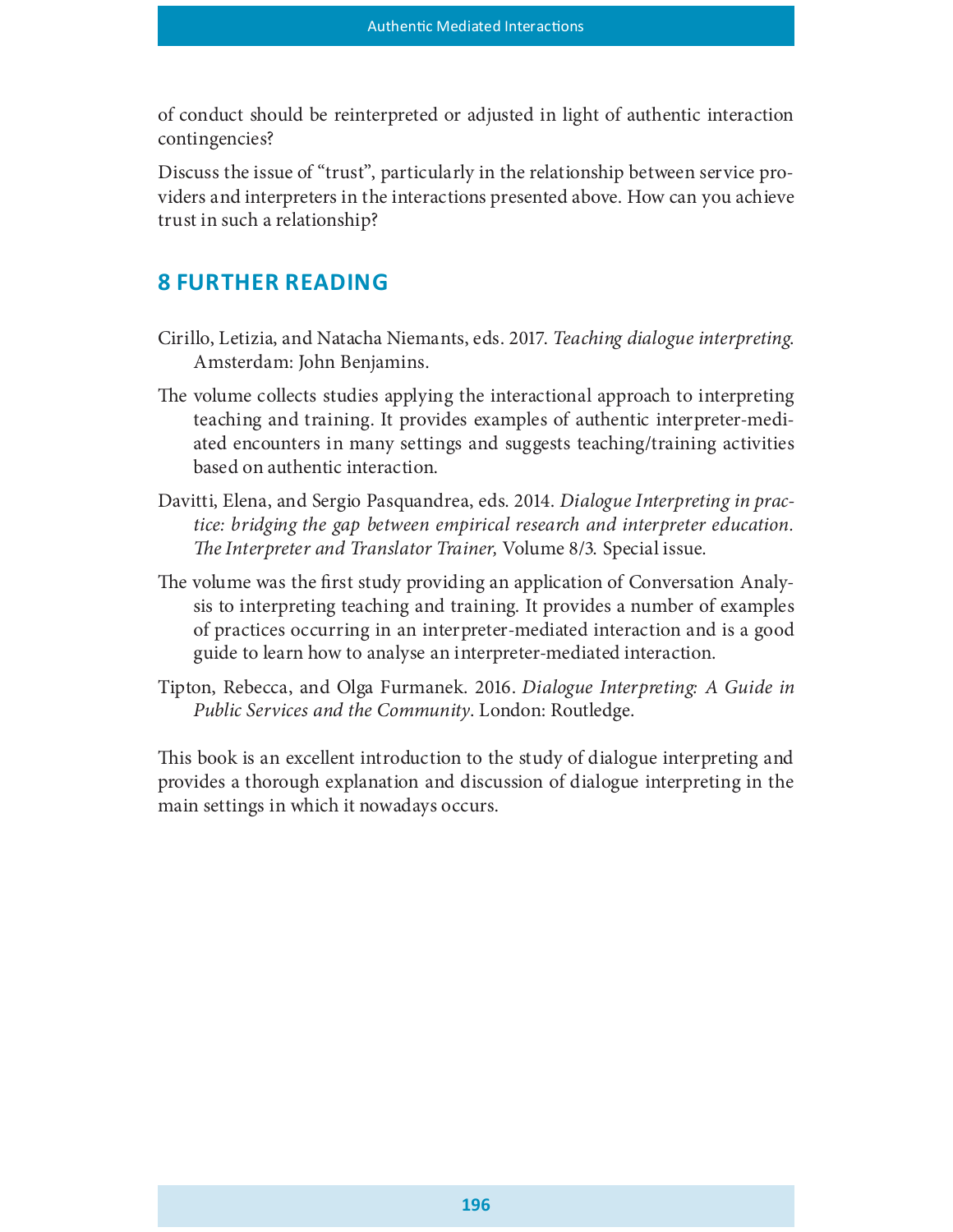# **9 BIBLIOGRAPHY**

- Angelelli, Claudia. 2004. Medical Interpreting and Cross-cultural Communication. Cambridge: Cambridge University Press.
- Angelelli, Claudia. 2012. "Challenges in interpreters' coordination of the construction of pain." In Coordinating participation in dialogue interpreting edited by Claudio Baraldi and Laura Gavioli, 251–268. Amsterdam: John Benjamins.
- Baraldi, Claudio. 2016. "La gestione nell'incontro mediato: riflessioni sulla formazione per interpreti e mediatori che lavorano nei servizi pubblici." In Le dinamiche dell'interazione. Prospettive di analisi e contesti applicativi, edited by Cecilia Andorno and Roberta Grassi, 285–299. Milano : Studi AItLA.
- Baraldi, Claudio. 2019. "Pragmatics and agency in healthcare interpreting." In The Routledge Handbook of Translation and Pragmatics edited by Rebecca Tipton and Louisa Desilla, 319–335. London: Routledge.
- Baraldi, Claudio, and Laura Gavioli. 2012. "Introduction." In Coordinating participation in dialogue interpreting, edited by Claudio Baraldi and Laura Gavioli, 1–21. Amsterdam: John Benjamins.
- Baraldi, Claudio, and Laura Gavioli. 2014. "Are close renditions the golden standard? Some thoughts on translating accurately in healthcare interpreter-mediated interaction." The Interpreter and Translator Trainer 8: 336–353.
- Baraldi, Claudio, and Laura Gavioli. 2016. "On professional and non-professional interpreting: the case of intercultural mediators." European Journal of Applied Linguistics 4, no. 1: 33–55.
- Baraldi, Claudio, and Laura Gavioli. 2017. "Intercultural mediation and '(non) professional' interpreting in Italian healthcare institutions." In Non-professional interpreting and translation, edited by Rachele Antonini, Letizia Cirillo, Linda Rossato, and Ira Torresi, 83–105. Amsterdam: John Benjamins.
- Bischoff, Alexander, Patrick A. Bovier, Isah Rrustemi, Françoise Gariazzo, Ariel Eytan, and Louis Loutan. 2003. "Language barriers between nurses and asylum seekers: Their impact on symptom reporting and referral." Social Science and Medicine 57, no. 3: 503–512.
- Cirillo, Letizia, and Natacha Niemants, eds. 2017. Teaching dialogue interpreting. Amsterdam: John Benjamins.
- Davidson, Brad. 2002. "A model for the construction of conversational common ground in interpreted discourse." Journal of Pragmatics 34: 1273–1300.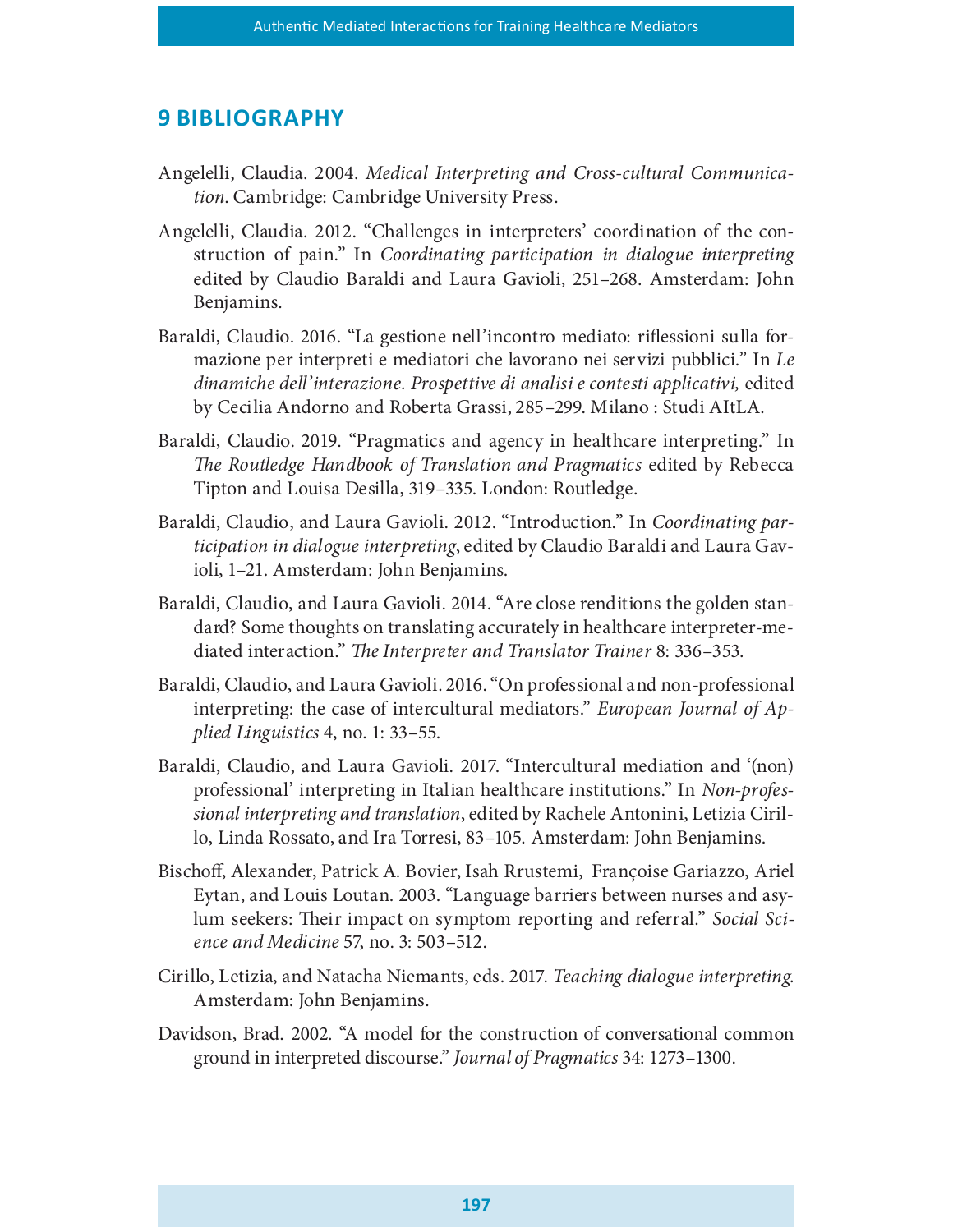- Davitti, Elena, and Sergio Pasquandrea, eds. 2014. Dialogue Interpreting in practice: bridging the gap between empirical research and interpreter education. The Interpreter and Translator Trainer, Volume 8/3. Special issue.
- Falbo, Caterina. 2013. "Interprete et mediatore linguistico-culturale: deux figures professionnelles opposées?", in Plurilinguisme et monde du travail. Professions, opérateurs et acteurs de la diversitè linguistique, edited by Giovanni Agresti and Cristina Schiavone, 257–274. Roma: Aracne.
- Gavioli, Laura. 2015. "On the distribution of responsibilities in treating critical issues in interpreter-mediated medical consultations: The case of 'le spieghi(amo)'." Journal of Pragmatics  $76:159-180$ .
- Harmsen, Hans, Roos Bernsen, Marc Bruijnzeels, and Ludwien Meeuwesen. 2008. "Patients' evaluation of quality of care in general practice: What are the cultural and linguistic barriers?" Patient Education and Counseling 72: 155–162.
- Mason, Ian. 2006. "On mutual accessibility of contextual assumptions in dialogue interpreting." Journal of Pragmatics 38: 359–373.
- Merlini, Rafaela. 2009. 'Seeking asylum and seeking identity in a mediated encounter: the projection of selves through discursive practices', *Interpreting*, vol. 11, n.1: 57 –92.
- Penn, Claire and Jennifer Watermeyer. 2012. "Cultural brokerage and overcoming communication barriers: A case study for aphasia." In Coordinating participation in dialogue interpreting, edited by Claudio Baraldi and Laura Gavioli, 269–296. Amsterdam/Philadelphia: John Benjamins.
- Pittarello, Sara. 2009. "Interpreter mediated medical encounters in North Italy: Expectations, perceptions and practice." The Interpreters' Newsletter, vol. 14:  $59 - 90.$
- Pöchhacker, Franz. 2008. "Interpreting as mediation." In Crossing borders in community interpreting. De{nitions and dilemmas, edited by Carmen Valero-Garcés and Anne Martin, 9–26. Amsterdam: John Benjamins.
- Rosse, Floor van, Martine de Bruijne, Jeanine Suurmond, Marie-Louise Essink-Bot, and Cordula Wagner. 2016. "Language barriers and patient safety risks in hospital care: a mixed methods study." International Journal of Nursing Studies, 54: 45–53.
- Schinkel, Sanne, Baerbara Schouten, Fatmagül Kerpiclik, Bas Van Den Putte, and Julia Van Weert. 2018. "Perceptions of barriers to patient participation: Are they due to language, culture, or discrimination?" Health Communication 34, no. 12: 1469–1481.